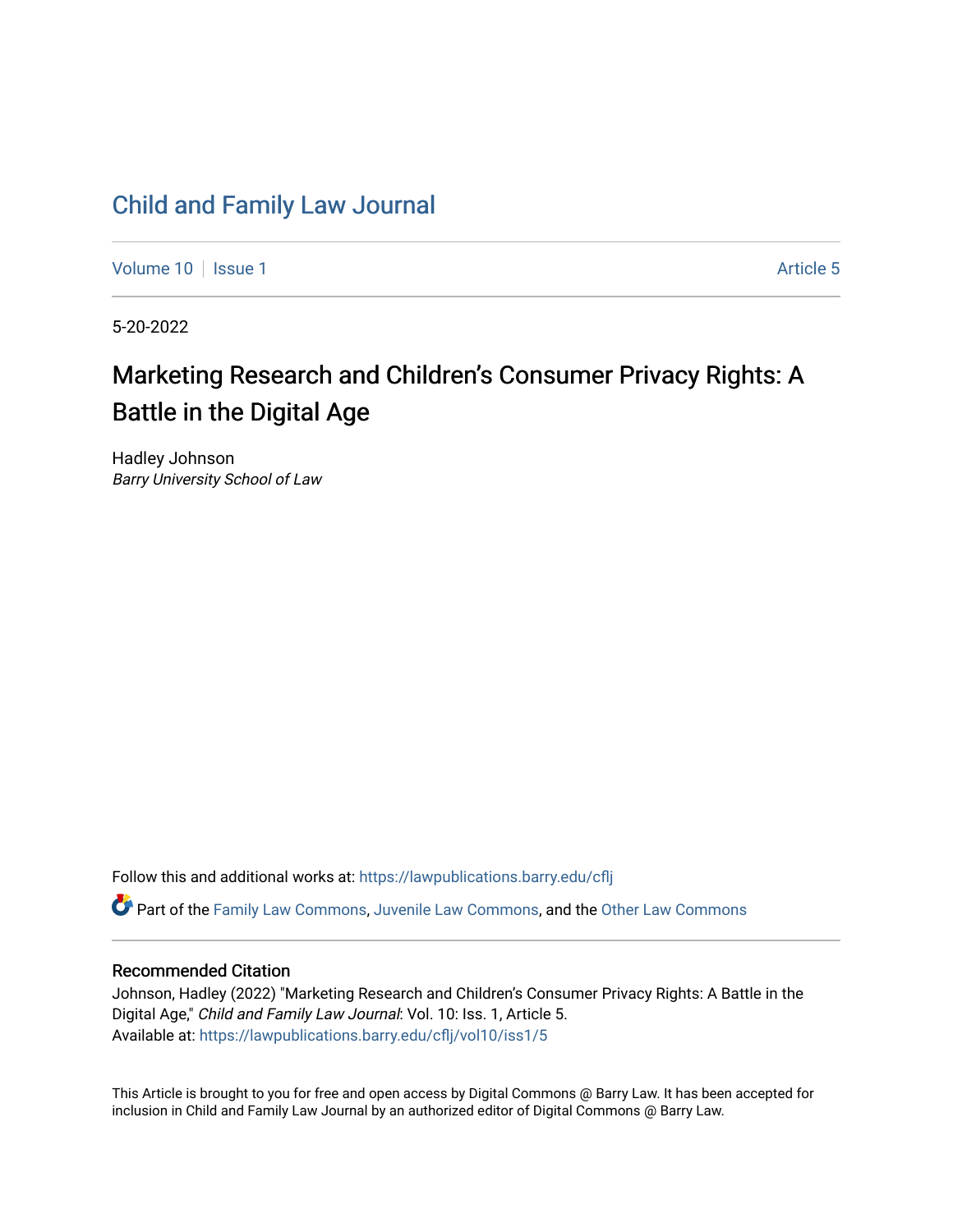# Marketing Research and Children's Consumer Privacy Rights: A Battle in the Digital Age

# Cover Page Footnote

HADLEY JOHNSON, Candidate for J.D., Barry University, Dwayne O. Andreas School of Law, May 2023. I would like to thank my parents for their unwavering support in all my endeavors. Thank you to everyone who made this Note possible, especially my Editor-in-Chief and Note and Comment Editor. Finally, I would like to think Professor Wes Henricksen for overseeing this Note.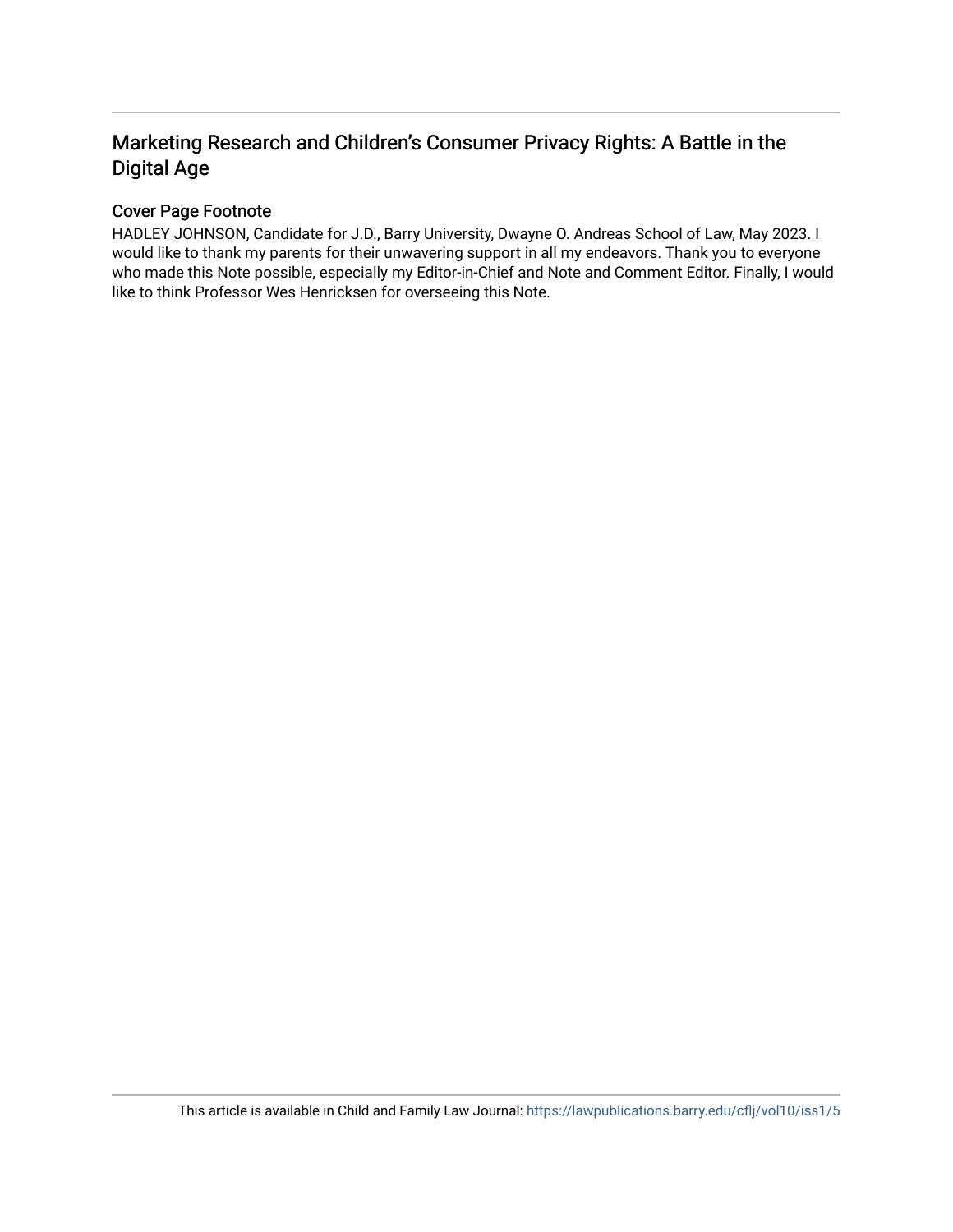# **Marketing Research and Children's Consumer Privacy Rights: A Battle in the Digital Age**

# *Hadley Johnson\**

# **ABSTRACT**

Advancements in technology and social media have led to a decreased level of personal data privacy. Companies are now provided with limitless ways to extract information about their customers, even without their knowledge. This is especially concerning when it is the personal information of a child that is being collected, as in the United States, few regulations exist to protect them on social media. Even fewer regulations exist to protect children between the ages of thirteen and seventeen. The purpose of this Note is to discuss the importance between market research practices and children's consumer privacy rights in the digital age. This Note discusses proposed solutions including adopting the United Nations Convention on the Rights of a Child to better protect children ages thirteen through seventeen, as well as reforming the current Children's Online Privacy Protection Act, and criticism of parental control.

| B. Consumer Privacy Rights vs. Children's Privacy Rights 159 |  |
|--------------------------------------------------------------|--|
|                                                              |  |

<sup>\*</sup> Candidate for J.D., Barry University, Dwayne O. Andreas School of Law, May 2023. I would like to thank my parents for their unwavering support in all my endeavors. Thank you to everyone who made this Note possible, especially my Editor-in-Chief and Note and Comment Editor. Finally, I would like to think Professor Wes Henricksen for overseeing this Note.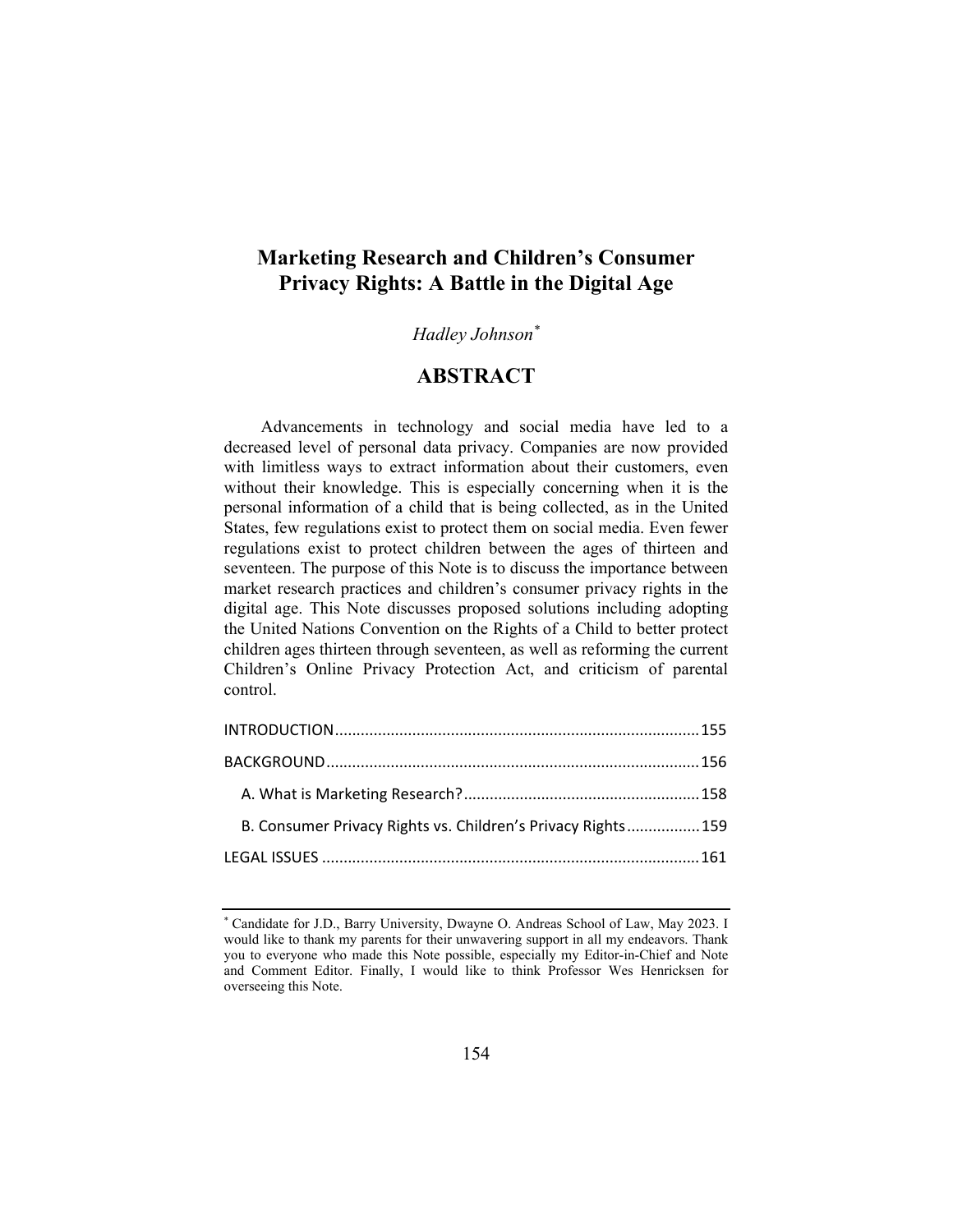## 2022] *CHILD AND FAMILY LAW JOURNAL* 155

| A. Children's Lack of Right to Privacy Under Parents' Right to Care, |                                                                                                                                                                                                                                                                 |  |
|----------------------------------------------------------------------|-----------------------------------------------------------------------------------------------------------------------------------------------------------------------------------------------------------------------------------------------------------------|--|
|                                                                      |                                                                                                                                                                                                                                                                 |  |
|                                                                      |                                                                                                                                                                                                                                                                 |  |
|                                                                      |                                                                                                                                                                                                                                                                 |  |
|                                                                      |                                                                                                                                                                                                                                                                 |  |
|                                                                      |                                                                                                                                                                                                                                                                 |  |
|                                                                      | C. Rise of TikTok and the Concerning "For You Page" Data Collection<br>E. Implications for Market Research Practices 168<br>A. The United Nations Convention on the Rights of a Child170<br>B. Importance of Reforming the Children's Online Privacy Protection |  |
|                                                                      |                                                                                                                                                                                                                                                                 |  |
|                                                                      |                                                                                                                                                                                                                                                                 |  |
|                                                                      |                                                                                                                                                                                                                                                                 |  |
|                                                                      |                                                                                                                                                                                                                                                                 |  |
|                                                                      |                                                                                                                                                                                                                                                                 |  |

#### **INTRODUCTION**

The increase in technology and social media led to a decreased level of consumer privacy. Companies are provided with limitless ways in which to extract information about their customers. With the current generation being raised by technology, children and their privacy rights have ultimately become caught in the crossfire. This Note will discuss the relationship between market research and children's privacy rights in the digital age. This Note will discuss the background of marketing research; children's privacy rights, including the Fourth Amendment issue implicated through the rise of technology; the development of digital privacy initiatives; and the policy considerations and proposed solutions of current market research practices on children through technology and social media.

Part II of this Note discusses the background of marketing research practices, including what they are, how they have evolved with the rise in technology, and the consumer and children's privacy rights that exist (or do not exist) with these practices. Part III discusses the legal issues implicated through a lack of right to privacy under: (1) parents' right to care, custody, and control, (2) the duty to read rule, (3) the rise of the social media phenomenon "TikTok" and the impact of its "For You Page" data collection algorithm, (4) the current digital privacy initiatives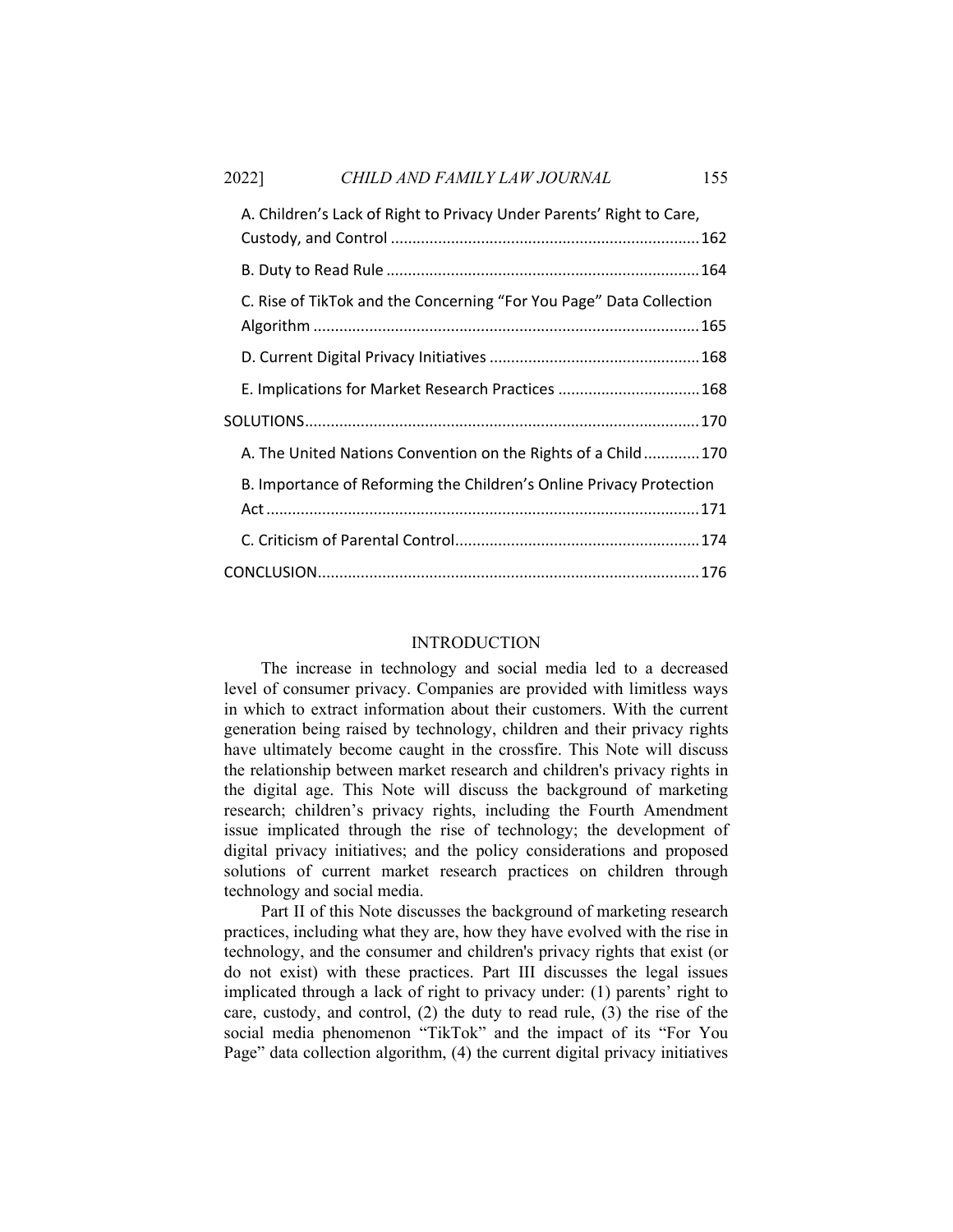that exist to combat the issue, and (5) the implications of these initiatives for market research practices. Part IV discusses the proposed solutions including adopting the United Nations Convention on the Rights of a Child ("UNCRC"), reforming the current Children's Online Privacy Protection Act ("COPPA"), as well as the criticisms of parental control. Part V discusses the conclusion to these legal issues and my recommendation on how to improve as society moves forward, with the continuing advancement of technology and social media.

#### BACKGROUND

The main consequence that arises from the collection of digital data through digitized marketing research practices is that consumers are worried about the extent to which their information is being collected.<sup>1</sup> This issue results from the increased use of marketing methods that provide the "intimacy close contact [which] smaller markets require[]."<sup>2</sup> These techniques rely on continuous learning of the consumer, which are often "rich, descriptions of personal behavior that indicate wants, needs and the best way to satisfy them are more valuable than estimates of characteristics based on large samples, particularly when the variation estimate is high."<sup>3</sup> This type of continuous collection of detailed data leads consumers to the feeling of intrusion, as "[i]nformation [] provid[ing] a competitive advantage is not likely to be in the public domain."4 This also leads to concern about personal information falling into the hands of those outside of the company and being used to harm the consumer.<sup>5</sup> With the use of technology for gathering, processing, and analyzing, this personal information can be collected with or without the knowledge of the consumer.<sup>6</sup> When technology is used to obtain personal data to profile consumers without their knowledge, "the threats to consumer information privacy in a networked world are considerable." This is especially troubling when the personal data belongs to a *child*.

<sup>1</sup> *See* Frank Franzak et al., *Online Relationships and the Consumer's Right to Privacy*, 18 THE J. OF CONSUMER MKTG. 631, 632 (2001).<br>
<sup>2</sup> *Id.* at 631.<br>
<sup>3</sup> *Id.* at 631-32.<br>
<sup>4</sup> *Id.* at 632.<br>
<sup>5</sup> *Id.* 

<sup>6</sup> *Id.*

<sup>7</sup> Frank Franzak et al., *Online Relationships and the Consumer's Right to Privacy*, 18 THE J. OF CONSUMER MKTG. 631, 633 (2001).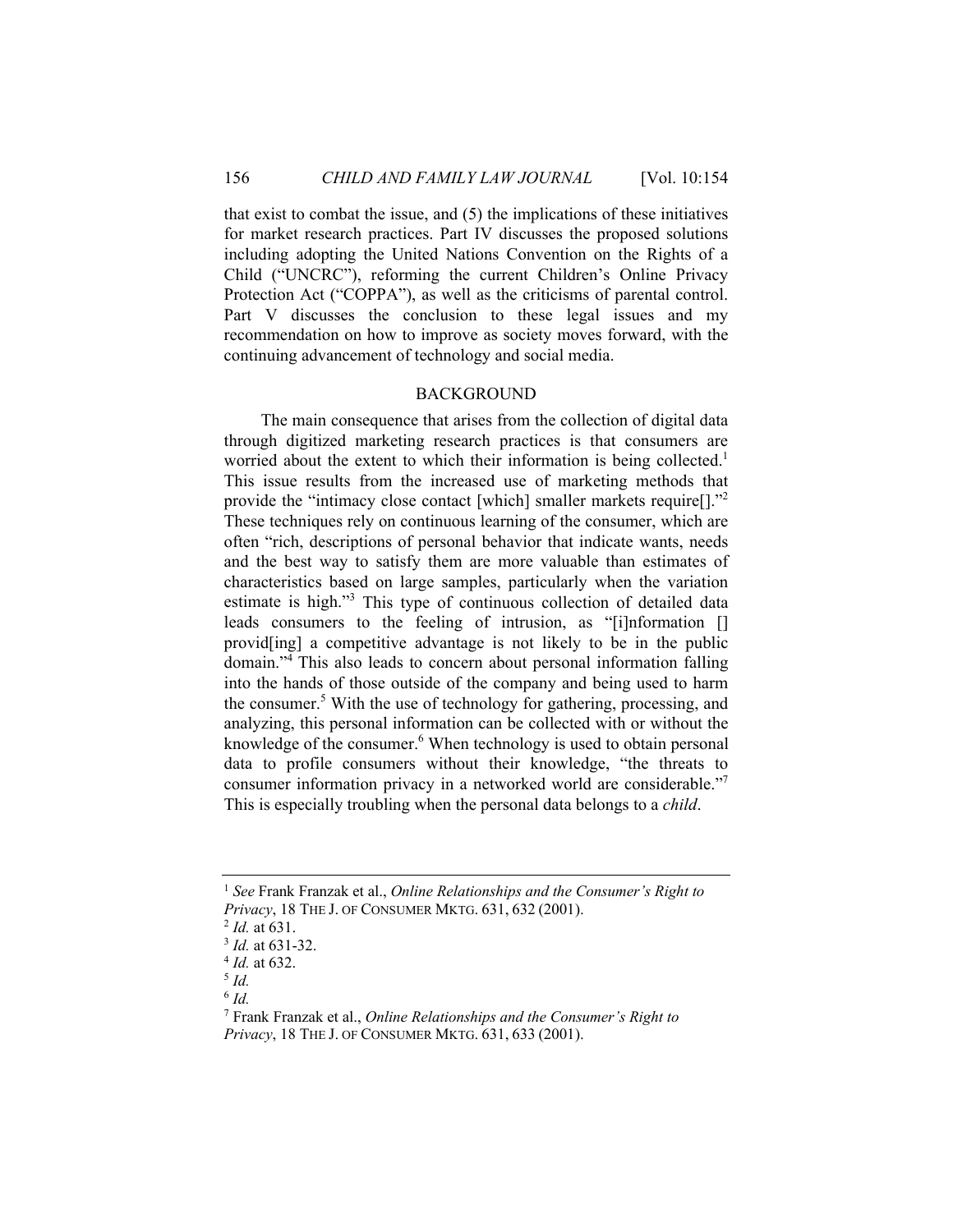For example, family consumer favorites, such as Target, collect personal information without consumers' direct knowledge.<sup>8</sup> Target uses data mining techniques to direct specific coupons and flyers to consumers based on their buying behaviors.<sup>9</sup> Specifically, they use this information to develop a "pregnancy score" based upon a consumer's buying patterns, which aids in distributing coupons and flyers for products that soon-to-be moms would need.<sup>10</sup> What disturbs consumers is when they receive these targeted promotions in advance, without ever disclosing to the company that they are pregnant.<sup>11</sup> This technique was particularly intrusive when a high school girl received coupons in the mail for baby products, only to be found by her father, who was unaware of her pregnancy.<sup>12</sup> It is concerning for a large company to be more knowledgeable on intimate details about a child than their own family, and further demonstrates the need for action to further protect children.

Digital marketing has been rapidly evolving, but ways in which to regulate it have been developing at a slower pace.13 The Federal Trade Commission ("FTC") promotes a self-regulation method to protect consumers from the "spying" of big companies.<sup>14</sup> Their industry guidelines include: notice, the right for the consumer to be notified of what the company will do with their information; choice, the right for the consumer to decide if their data will be collected; access, the right for the consumer to view the information that has been collected; security, the expectation that the company will protect consumer information; and redress, self-regulation or governmental regulations to enforce.<sup>15</sup> Other initiatives recommended by the FTC include the National Association of Criminal Defense Lawyers Fourth Amendment Center.<sup>16</sup> While these solutions provide guidance for parents regarding their children's privacy rights, this Note proposes further regulation to work in tandem with COPPA. Ideally, these solutions would be enforced by the FTC, thus

<sup>8</sup> Charles Duhigg, *How Companies Learn Your Secrets*, N.Y. TIMES (Feb. 16, 2012), https://www.nytimes.com/2012/02/19/magazine/shopping-

habits.html?searchResultPosition=1.

 $9$   $Id$ .

<sup>10</sup> *Id.*

<sup>11</sup> *Id.* 

<sup>12</sup> *Id.*

<sup>13</sup> *See* Franzak, *supra* note 1, at 641.

<sup>14</sup> *Id.* at 639. 15 *Id.*

<sup>16</sup> *Id.*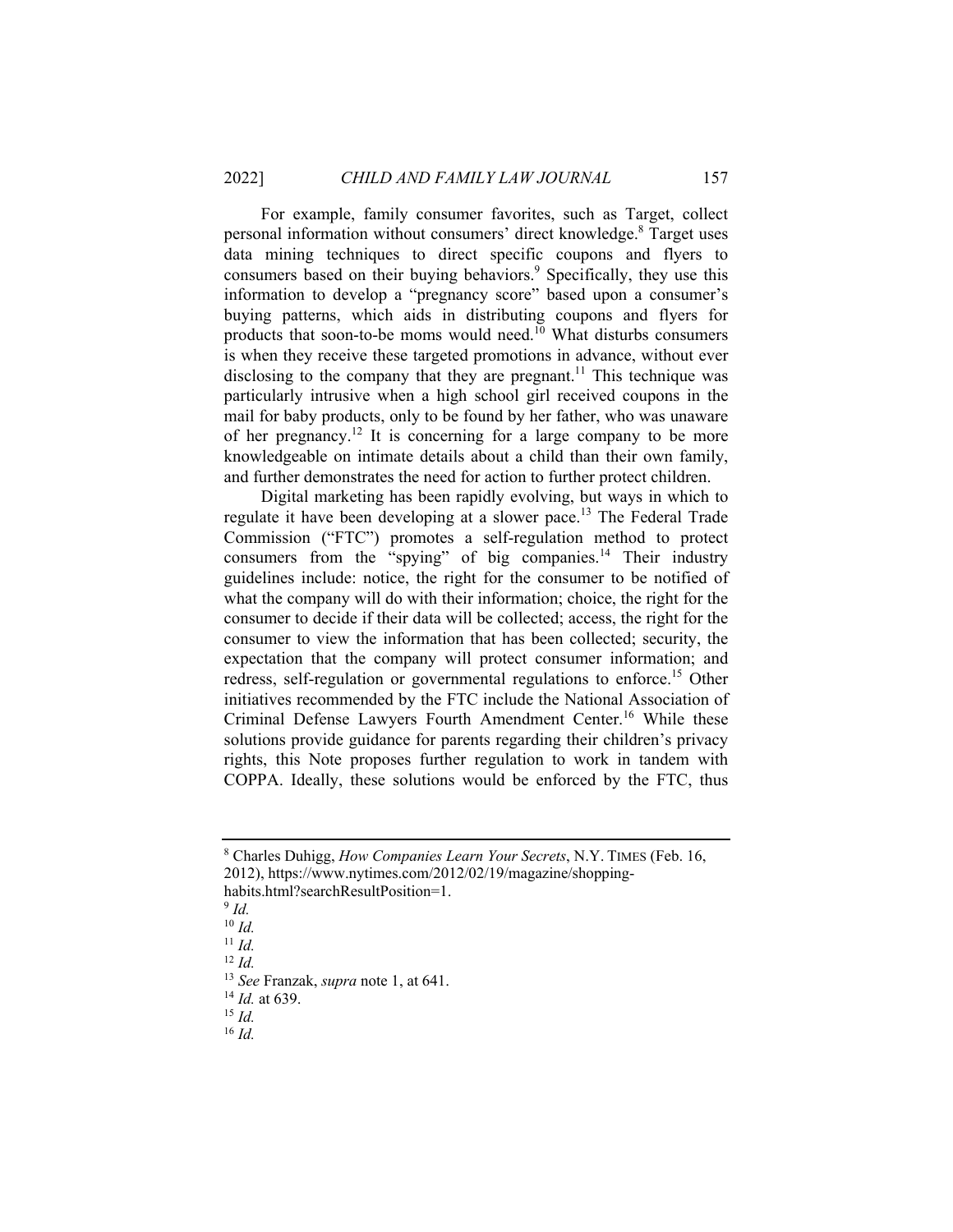providing a direct focus and protection to children's privacy rights from online marketing research.

#### *A. What is Marketing Research?*

Marketing research is the method used by marketers to collect an array of data that is useful to a company in soliciting business.<sup>17</sup> Marketers have shifted their strategy to focus more on relationship marketing.18 This marketing technique provides companies with more detailed descriptions of personal behavior by uncovering customerspecific wants and needs.<sup>19</sup> In having this information, marketers are able to decide the best way in which to satisfy these wants and needs. $20$  This type of specified and personalized information provides far more value as opposed to characteristics of an overall large sample, as it leads to long-term buyer-seller relationships.<sup>21</sup>

Various methods can be used to collect this type of data. Since marketing research has evolved into a procedure that desires a focus on smaller, more detailed markets, new methods have become commonly used.<sup>22</sup> Companies have implemented techniques, such as interactive marketing, one-to-one marketing, and customer relationship management models, in order to extract the valuable data that stems from individualized marketing research.<sup>23</sup> This customer profile information "provides an advantage in a competitive marketplace, where knowledge about the target buyer needs to be more detailed, more personal, increasingly timely, and preferably, exclusive."<sup>24</sup> The rise in technology has increased the ability of marketers to obtain this personal information.25

The growth of technology in the marketing research field has led to privacy concerns.26 The main consequence that arises from the use of the digital world in relationship marketing research practices is that

<sup>&</sup>lt;sup>17</sup> *Id.* at 631-32.<br><sup>18</sup> *Id.* at 639.

<sup>&</sup>lt;sup>19</sup> Frank Franzak et al., *Online Relationships and the Consumer's Right to Privacy*, 18 THE J. OF CONSUMER MKTG. 631, 639 (2001).<br>
<sup>20</sup> *Id*.<br>
<sup>21</sup> *Id*. <sup>22</sup> *Id*.<br>
<sup>23</sup> *Id*. <sup>24</sup> *Id*. <sup>24</sup> *Id*. <sup>25</sup> Frank Franzak et al., *Online Relationships and the Consumer's Right to* 

*Privacy*, 18 THE J. OF CONSUMER MKTG. 631, <sup>632</sup> (2001). 26 *Id.*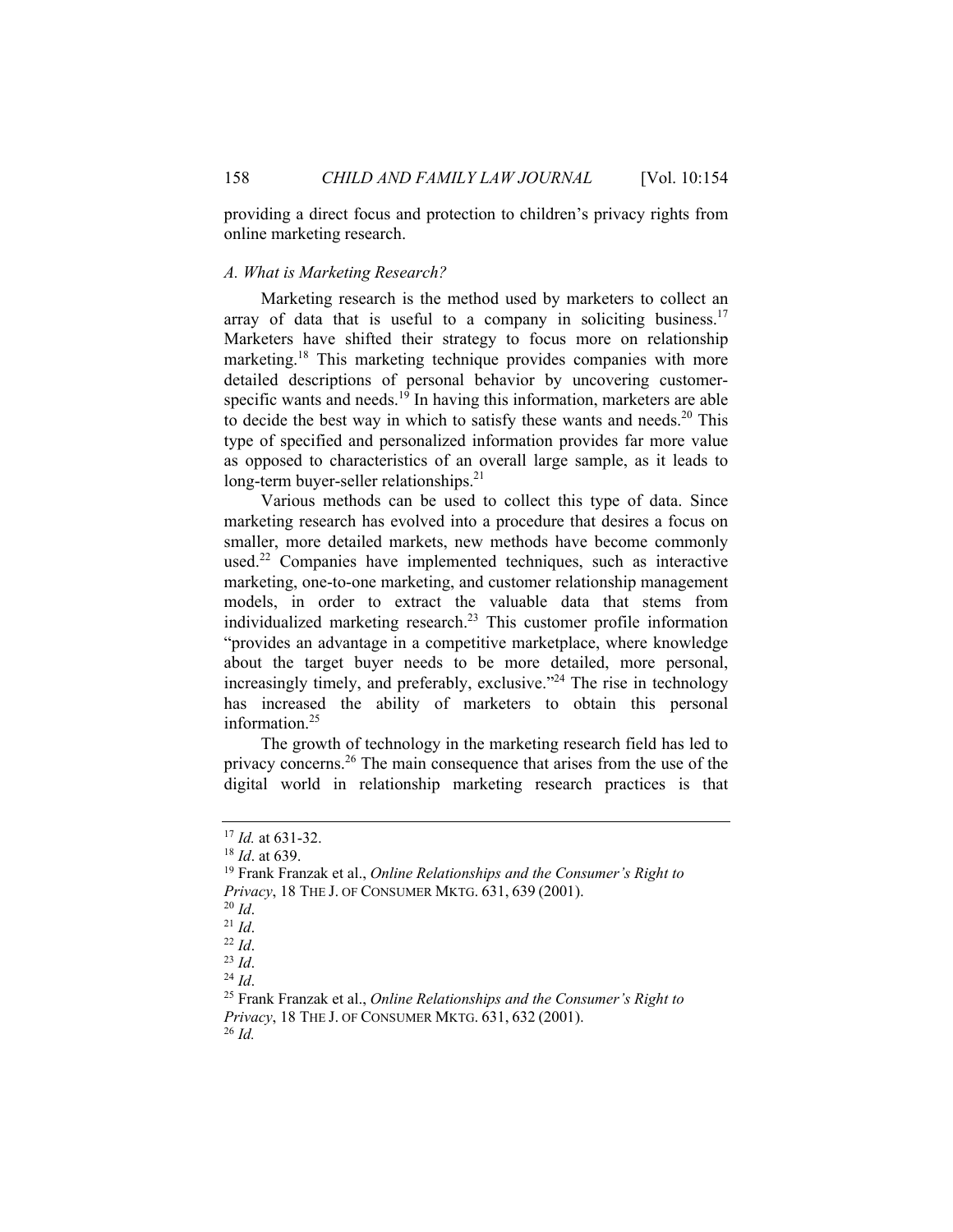consumers are worried about the extent of their information being collected.<sup>27</sup> The feeling of intrusion stems from the idea that "information that provides a competitive advantage is not likely to be in the public domain."28 This also leads to the concern of personal information falling into the hands of those outside of the company and being used to harm the consumer.<sup>29</sup> With the use of technology for gathering, processing, and analyzing, this personal information can be collected with or without the knowledge of the consumer.<sup>30</sup> As the next section demonstrates, when technology is used to obtain personal data to profile consumers without their knowledge, it infringes upon their consumer privacy rights. $31$ 

#### *B. Consumer Privacy Rights vs. Children's Privacy Rights*

When the collection of personal information by companies is "invisible" to consumers, they are infringing upon consumer privacy rights.32 This unknown and non-consenting method of personal data collection is not consistent with public policy considerations<sup>33</sup> and American appreciation behind the Fourth Amendment.<sup>34</sup> The Fourth Amendment guarantees American citizens protection from governmental unreasonable searches and seizures.<sup>35</sup> Although most of these companies are private actors, the *concept* of "feeling safe in the sanctity of your own home"<sup>36</sup> and the spirit of the Fourth Amendment can extend to the collection of consumer information, as consumers should have a reasonable expectation of privacy to their personal data. Technological

D.

<sup>35</sup> *Id.*

<sup>&</sup>lt;sup>27</sup> *Id.* <sup>28</sup> *Id.* at 639.

<sup>&</sup>lt;sup>29</sup> *Id.* 30 *Id.* 30 *Id.* 30 *Id.* 31 Franzak et al., *Online Relationships and the Consumer's Right to*  $\frac{31}{2}$  Frank Franzak et al., *Online Relationships and the Consumer's Right to Privacy*, 18 THE J. OF CONSUMER MKTG. 631, 639 (2001).<br><sup>32</sup> *Id.* at 632. 34 *Id.* at 632. *34 See Nation's Criminal Defense Bar Launches Initiative to Educate, Litigate* 

*Privacy Challenges in a Digital Age*, PROQUEST (Apr. 24, 2018), https://www.proquest.com/docview/2030166399?accountid=27715&

parentSessionId=pLqQe6Mq78qX1glpPkt5AZVgmW2c5PKG18coWe9GaIk%3

<sup>36</sup> *See* U.S. CONST. amend. IV; *see also, When the Fourth Amendment Applies*, FINDLAW (Feb. 5, 2019), https://www.findlaw.com/criminal/criminalrights/when-the-fourth-amendment-applies.html.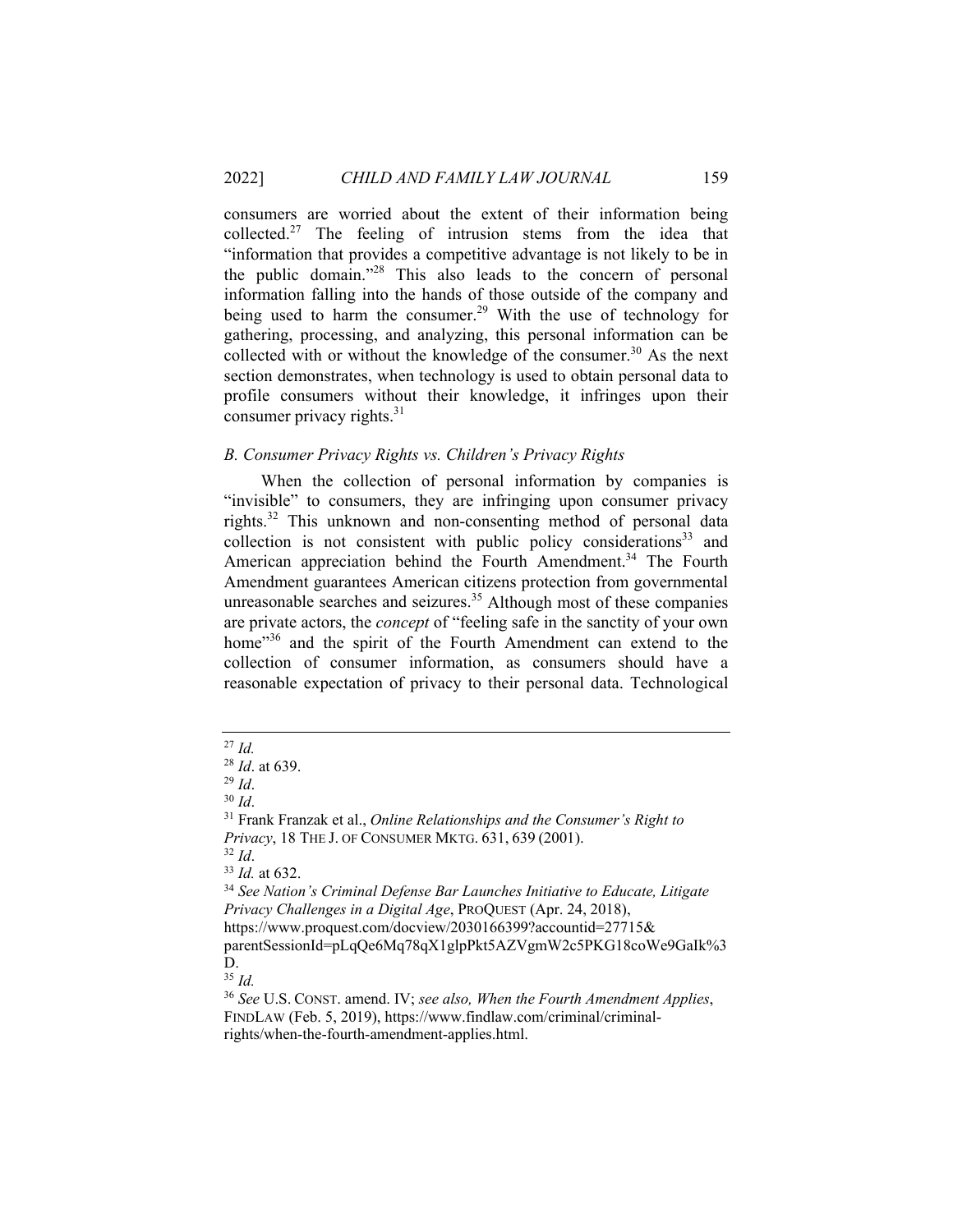advancements have become a secret and automatic way for companies to collect data on the consumer, in order to create a customer profile.<sup>37</sup> These profiles are made up of personal information that was obtained without consent and without direct knowledge to the consumer, therefore invading privacy but not destroying the expectation of it.<sup>38</sup>

Even some consumer favorites, such as Target, collect personal information without their direct knowledge.<sup>39</sup> Target is a primary example of a large, popular company that profiles customers in an effort to target specific promotions.<sup>40</sup> Target assigns each customer a "guest identification number."<sup>41</sup> This is linked to their name, credit card, or email address and keeps track of their purchase history, as well as any demographic information collected or even acquired from other sources.<sup>42</sup> Through these data mining techniques, Target can direct specific coupons and flyers to consumers based on their buying behaviors.43 This is the reality, and even *expectation*, in today's world of consumerism.

With technology, the average consumer's view toward privacy has changed over generations. Marketers could not have done what they do today with previous generations, as the intricate access that technology provides was not available until recently.44 In the early to mid-1900s, a study took America by surprise when <sup>45</sup>Willian Herbert Sheldon, an American psychologist who directed an institute for physique studies at Columbia University, conducted an experiment to research the three body types.46 His methods to collect data were controversial because he used subjects from America's most prestigious institutions, such as Harvard and Yale.<sup>47</sup> Students at these universities were asked to strip

<sup>42</sup> *Id*. 43 *Id*. 44 *See* Franzak, *supra* note 1.

45 Ron Rosenbaum, *The Great Ivy League Nude Posture Photo Scandal: How Scientists Coaxed America's Best and Brightest Out of Their Clothes*, N.Y. TIMES MAG. (Jan. 15, 1995),

https://www.nytimes.com/1995/01/15/magazine/the-great-ivy-league-nudeposture-photo-scandal.html.

<sup>37</sup> *See* Franzak, *supra* note 1, at 639. 38 *Id*. 39 Duhigg, *supra* note 8. 40 *Id.* 

 $^{41}$  *Id.*<br> $^{42}$  *Id.* 

<sup>46</sup> *Id*. 47 *Id*.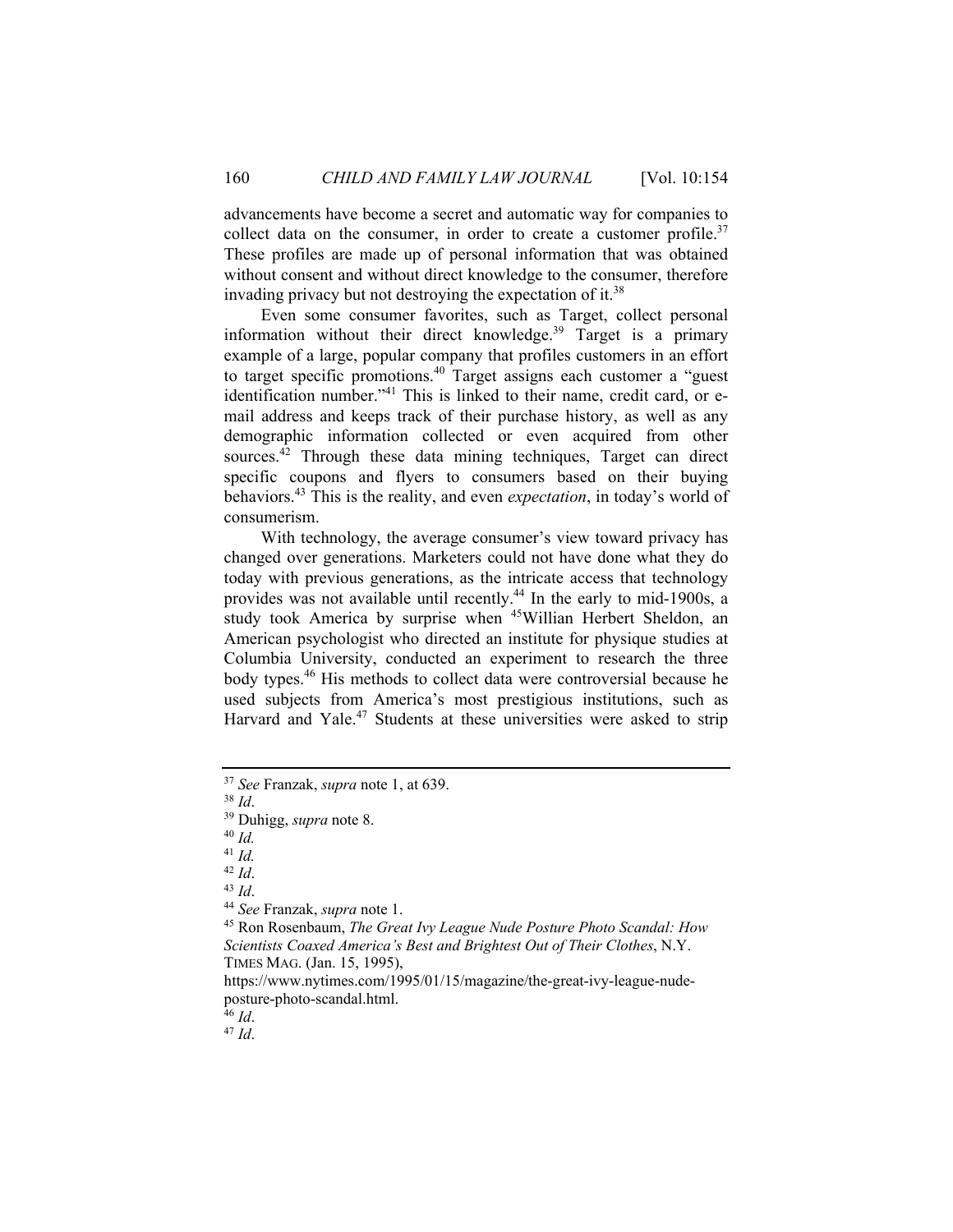down, so scientists could photograph their posture.<sup>48</sup> The controversy with this study was that the students were never asked for their consent to participate, nor were they informed of the purpose of their photographs.49 The study was criticized as an infringement upon the students' privacy, due to the failure to obtain their consent, similar to the way digitized marketing infringes on privacy rights today.<sup>50</sup>

 With data collection via technology, consumers can be unaware of this ongoing procedure,<sup>51</sup> yet more information is in reach for companies, posing a bigger threat.<sup>52</sup> The digital world essentially places every aspect of a consumers' life into the hands of a third party.<sup>53</sup> Social media and internet usage have certainly made an impact as "[t]he aggregation and correlation of data from various sources make it increasingly possible to link supposedly anonymous information to specific individuals and to infer characteristics and information about them."54 The result is that today, "a widening range of data has the potential to be personal information, i.e. to identify us uniquely."55 The digital world has created privacy threats that were not possible in previous generations —and is only going to get more precise as technology advances.

#### LEGAL ISSUES

Several legal issues pose difficult hurdles when it comes to navigating the technological advancement of market research practices.<sup>56</sup> Its impact on children's privacy rights, specifically, makes it challenging to develop a solution centered around protection due to several legal principles.57 Children's rights in general are quite limited under the

<sup>48</sup> *Id.*<br><sup>49</sup> *Id.*<br><sup>50</sup> *Id.*<br><sup>51</sup> *See* Duhigg, *supra* note 8.<br><sup>52</sup> *See* Franzak, *supra* note 1.

<sup>&</sup>lt;sup>53</sup> Cameron F. Kerry, *Why Protecting Privacy is a Losing Game Today—And How to Change the Game,* BROOKINGS (July 12, 2018),

https://www.brookings.edu/research/why-protecting-privacy-is-a-frlosing-gametoday-and-how-to-change-the-game/.<br><sup>54</sup> *Id.* 

<sup>54</sup> *Id*. 55 *Id*. 56 *See* Franzak, *supra* note 1, at 635. 57 *See Children's Right to Privacy in the Digital Age Must Be Improved*, UNITED NATIONS HUM. RTS. OFF. OF THE HIGH COMM'R (July 15, 2021),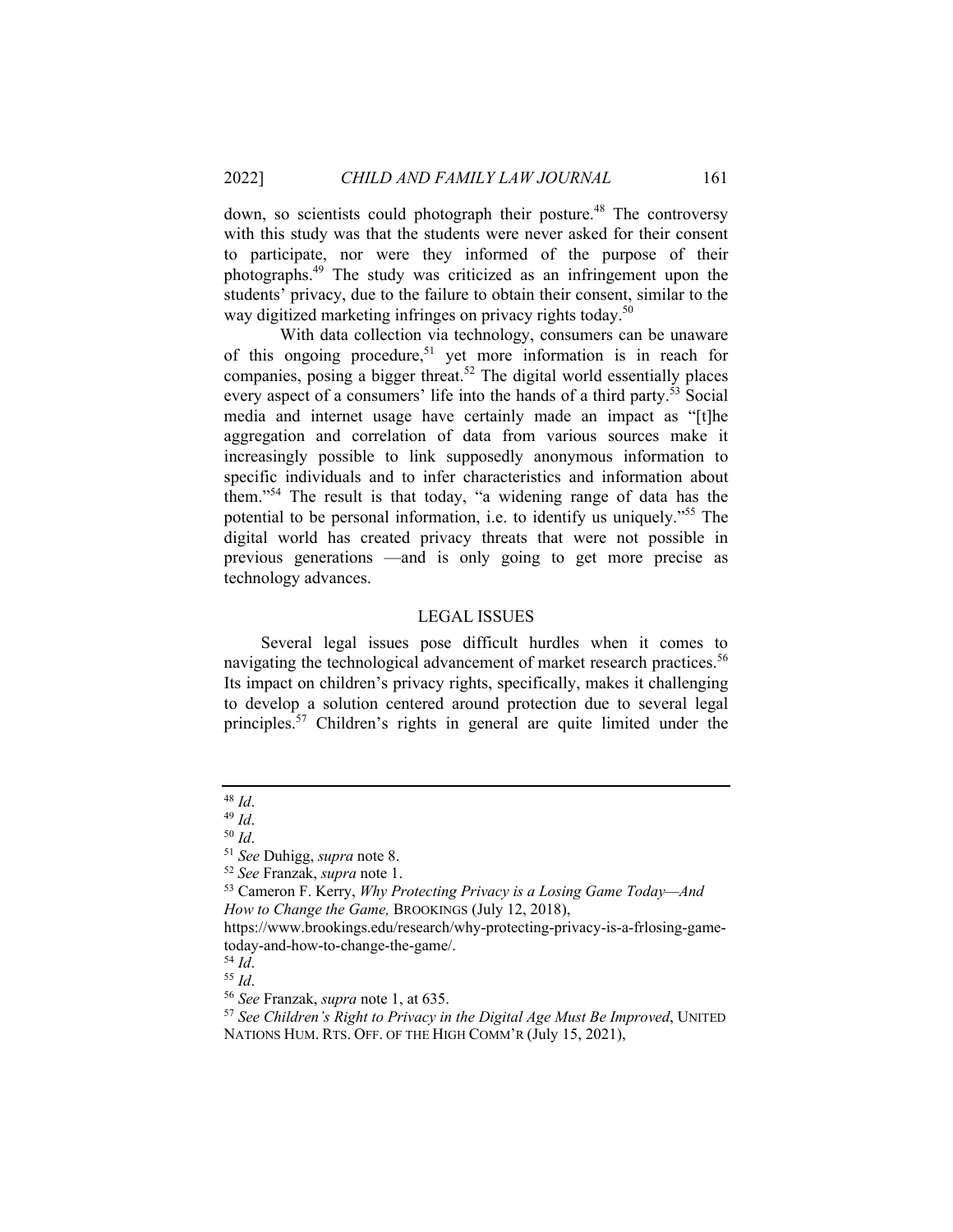premise of a parent's right to care, custody, and control.<sup>58</sup> Additionally, it is difficult to assign responsibility regarding a child's ability to read the terms and conditions when signing up for new social media applications that subject them to the collection of personal data.<sup>59</sup> This issue presents another question: what makes a thirteen-year-old more "qualified" to accept the consequences of signing up for a social media platform, such as Facebook, as opposed to a twelve-year-old who is not allowed to create an account on the site? Additionally, the rise of the new social media application, "TikTok," has posed emerging issues regarding children due to the "For You Page" algorithm.<sup>60</sup> Finally, while some digital privacy initiatives have been created, a better solution is needed to further protect children, specifically from online personal data collection threats.

### *A. Children's Lack of Right to Privacy Under Parents' Right to Care, Custody, and Control*

Children lack a right to privacy and use under parents' right to control "in the companionship, care, custody, and management"<sup>61</sup> of their children, as "the child is not the mere creature of the State; those who nurture him and direct his destiny have the right, coupled with the high duty, to recognize and prepare him for additional obligations."<sup>62</sup> This legal issue presents a difficult challenge when it comes to protecting children from technology's harms.<sup>63</sup> A parent's right to care, custody, and control has a profound hold on children's actions:

https://www.ohchr.org/en/stories/2021/07/childrens-right-privacy-digital-agemust-be-improved.

<sup>58</sup> *See* Pierce v. Society of Sisters, 268 U.S. 510, 535 (1925); *see also* Troxel v. Granville, 530 U.S. 57, 66 (2000); *see also* Washington v. Glucksberg, 521 U.S. 702 (1997).

<sup>59</sup> *See* The Children's Online Privacy Protection Act, 15 U.S.C.S. §§ 6501–6506 (LexisNexis 2000).

<sup>60</sup> *See* PATRICIA MOLONEY FIGLIOLA, CONG. RSCH. SERV., R46543, TIKTOK:

<sup>&</sup>lt;sup>61</sup> *Troxel*, 530 U.S. at 66.  $\frac{62}{5}$  *Pierce*, 268 U.S. at 535 (holding the State's law that required children to attend public schools through the age of sixteen as unconstitutional under parents' right to care, custody, and control over their children).

<sup>63</sup> *See Complying With COPPA: Frequently Asked Questions*, FED. TRADE COMM'N, https://www.ftc.gov/business-guidance/resources/complying-coppafrequently-asked-questions (last visited May 6, 2022).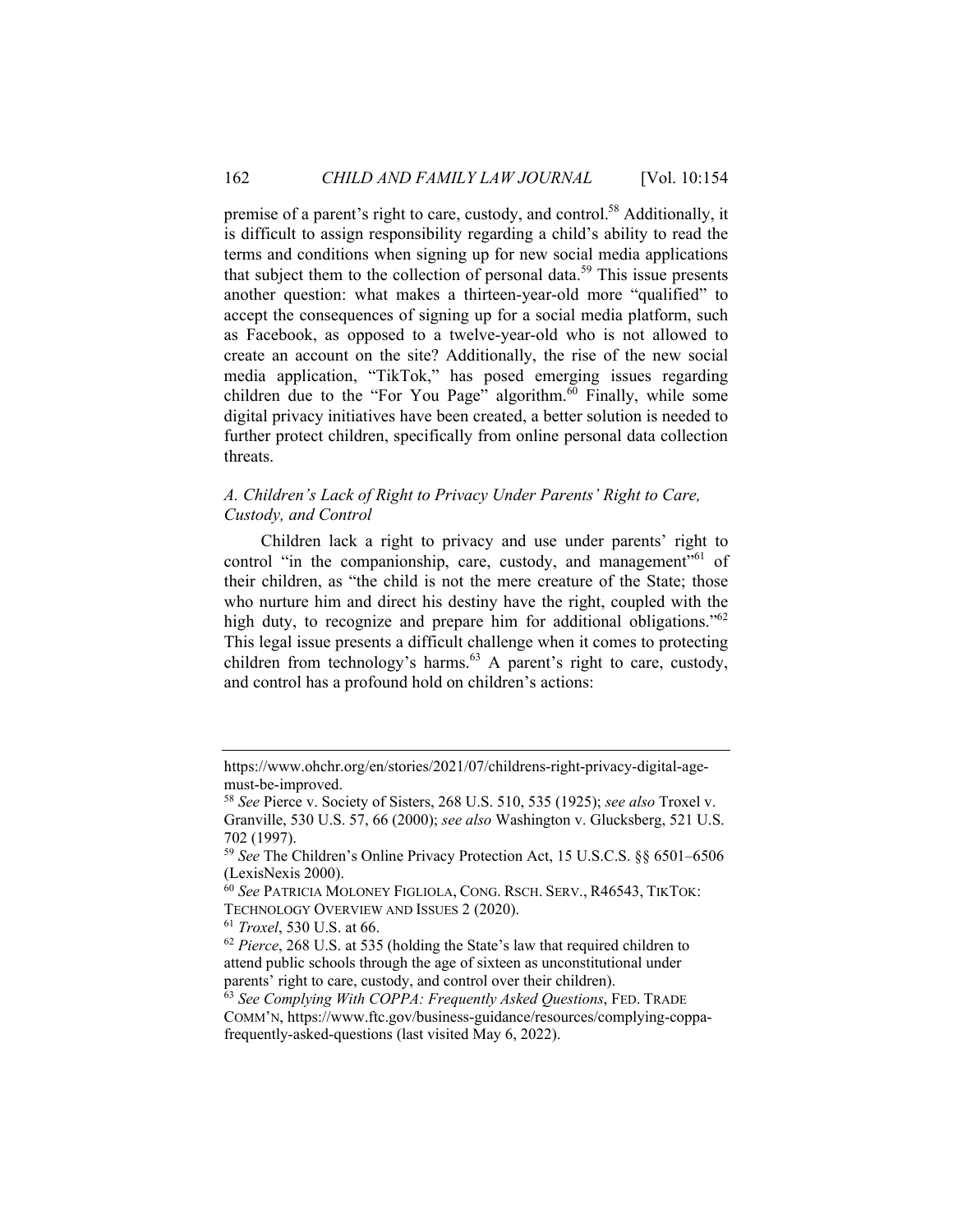Fewer rights are more sacred than those which derive from the parent-child relationship. A society which arrogates to itself the power to intervene and disrupt that relationship can do so only for the most compelling reasons necessary to correct or protect a child from circumstances which directly threaten or affect the minor's physical or emotional health. The State and its agencies are not in the business of determining or otherwise interfering with the parent-child relationship on any less substantial grounds.<sup>64</sup>

Under the Due Process Clause of the Fourteenth Amendment of the United States Constitution, parents have the fundamental right to direct the care, upbringing, and education of their children.<sup>65</sup> A parent solely retains the right to care for their child and is free of State intrusion

[S]o long as a parent adequately cares for his or her children (*i.e.*, is fit), there will normally be no reason for the State to inject itself into the private realm of the family to further question the ability of the parent to make the best decisions concerning the rearing of that parent's child.<sup>66</sup>

In the United States, COPPA designates control to parents over what information websites can collect from their children.<sup>67</sup> The FTC states that COPPA imposes certain requirements on "operators of commercial websites and online services directed to children under [thirteen] that collect, use, or disclose personal information from children. It also applies to operators of general audience websites or online services with actual knowledge that they are collecting, using, or disclosing personal information from children under [thirteen]."<sup>68</sup> However, what prevents a child from going against their parents' wishes and establishing an account on their own? This leads to an issue of a child accepting terms and conditions of specific platforms, regardless of if they are "of age" or not to consent to such conditions.<sup>69</sup> Should companies that collect personal data always be assumed to have actual knowledge that children under the age of thirteen are using their

<sup>64</sup> Daber v. Div. of Child Protective Servs., 470 A.2d 723, 726 (Del. 1983).

<sup>65</sup> Washington v. Glucksberg, 521 U.S. 702 (1997).

<sup>66</sup> *Troxel*, 530 U.S. at 68-69. 67 *See* The Children's Online Privacy Protection Act, 15 U.S.C.S. §§ 6501–6506 (LexisNexis 2000).

<sup>68</sup> *See Complying With COPPA: Frequently Asked Questions*, *supra* note 63. 69 *Id.*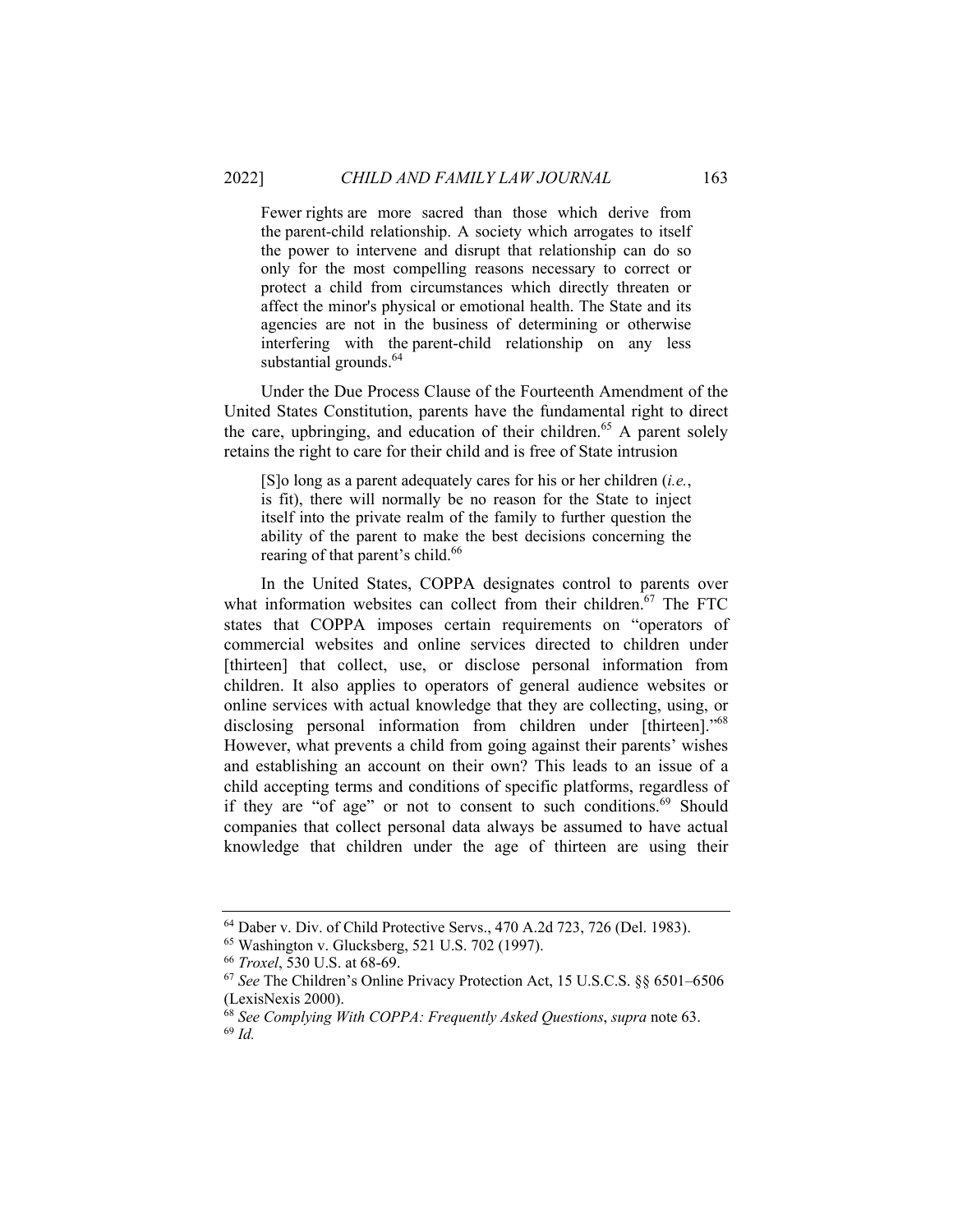platforms and agreeing to the terms and conditions even though they lack "capacity" or "maturity" to do so?

#### *B. Duty to Read Rule*

One of the main flaws of COPPA is that the Act only applies to children under the age of thirteen.<sup>70</sup> "[C]ongress determined to apply the statute's protections only to children under [thirteen], recognizing that younger children are particularly vulnerable to overreaching by marketers and may not understand the safety and privacy issues created by the online collection of personal information."<sup>71</sup> This leaves teens aged thirteen to seventeen with no protections under COPPA and assumes that they hold the required capacity to fully read and agree to the terms and conditions set forth on social media platforms.<sup>72</sup> There are implications that children do not realistically read the terms and conditions before signing up for a social media platform, account, etc.<sup>73</sup> There are no realistic safeguards online to prevent children under the age of thirteen from lying about their birthday to create an online account.<sup>74</sup>

For example, the first section in TikTok's terms of service states:

The Terms form a legally binding agreement between you and us. Please take the time to read them carefully. If you are under age 18, you may only use the Services with the consent of your parent or legal guardian. Please be sure your parent or legal guardian has reviewed and discussed these Terms with you.<sup>75</sup>

The issue is that TikTok places the burden on the child to seek out their parent's permission and authority to review the terms of service with them. This is not a realistic expectation, as most children do not even read into the *first* section of a terms and conditions agreement.<sup>76</sup>

<sup>70</sup> The Children's Online Privacy Protection Act, 15 U.S.C.S. § 6501(1) (LexisNexis 2000).

<sup>71</sup>*See Complying With COPPA: Frequently Asked Questions*, *supra* note 63. 72 *See* § 6501(1). 73 *Id.* 

<sup>74</sup> Allen St. John, *TikTok Violates Children's Privacy Law, Advocates Say*, CONSUMER REPORTS (May 14, 2020),

https://www.consumerreports.org/privacy/tiktok-violates-childrens-privacy-lawadvocates-say-a1025673250/.

<sup>75</sup> *Terms of Service,* TIKTOK, https://www.tiktok.com/legal/terms-ofservice?lang=en#terms-us (last visited May 6, 2022).

<sup>76</sup> *See* Jessica Guynn, *What You Need to Know Before Clicking 'I Agree' on That Terms of Service Agreement or Privacy Policy*, USA TODAY (Jan. 28, 2020),

https://www.usatoday.com/story/tech/2020/01/28/not-reading-the-small-print-is-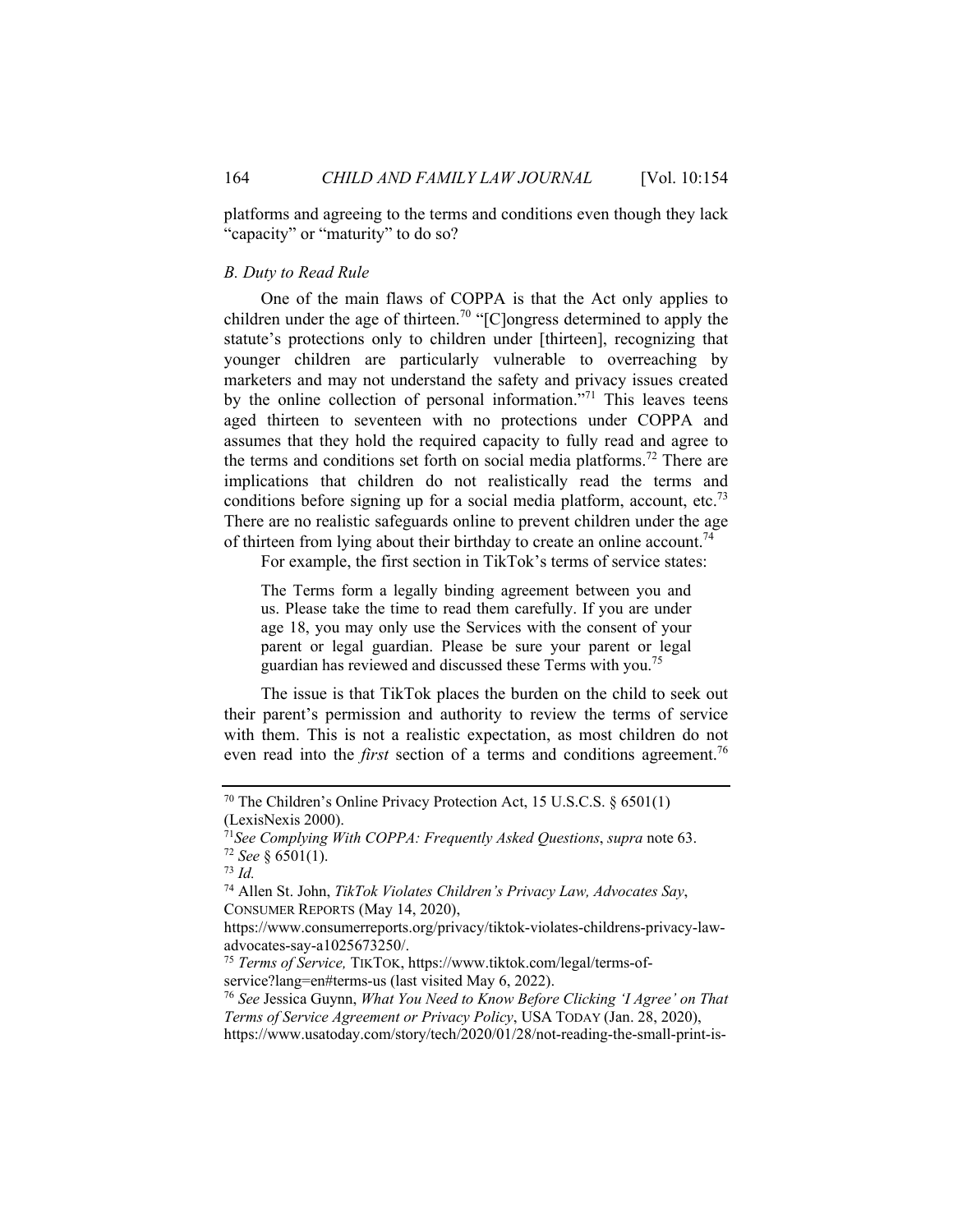They are essentially agreeing to the terms of service between themselves and TikTok by proceeding to use the app, however, their parents have never given adequate consent to them, if under the age of maturity as defined by the terms and conditions.<sup>77</sup> Another issue is that COPPA pertains to those under the age of thirteen78, however TikTok's terms and conditions state "under age [eighteen], you may only use the Services with the consent of your parent or legal guardian."<sup>79</sup> Thus, children are exposed to copious amounts of personal data collection and exposure because of their use of the app. The next section discusses TikTok's data collection process and the concern it poses for children.

### *C. Rise of TikTok and the Concerning "For You Page" Data Collection Algorithm*

During the COVID-19 pandemic, children flooded app stores by downloading a social media platform that gave a sense of community during a time of social distancing and uncertainty.80 TikTok has become a popular video app for children because its curated "For You Page" and its ability to transform ordinary children into celebrities with millions of followers. $81$  The app, however, has been a controversial subject regarding privacy violations and substantial data collection.<sup>82</sup> Advocacy groups filed complaints with the FTC regarding TikTok's failure to destroy information collected about children under the age of thirteen.<sup>83</sup> The claim stemmed from a violation of a February 2019 FTC agreement and subjected TikTok to a fine equivalent to more than five million dollars.<sup>84</sup> Is a monetary fine a truly effective deterrent in the scheme of social

privacy-policy-fail/4565274002/ ("A Deloitte survey of 2,000 U.S. consumers in 2017 found that 91% of people consent to terms of service without reading them. For younger people, ages 18-34, that rate was even higher: 97% did so.").

<sup>77</sup> *Terms of Service,* TIKTOK, https://www.tiktok.com/legal/terms-of-

service?lang=en#terms-us (last visited May 6, 2022).

<sup>78</sup> The Children's Online Privacy Protection Act, 15 U.S.C.S. § 6501(1) (LexisNexis 2000).

<sup>79</sup> *Terms of Service,* TIKTOK, https://www.tiktok.com/legal/terms-ofservice?lang=en#terms-us (last visited May 6, 2022).

<sup>80</sup> Cynthia Littleton, *Why TikTok's Popularity Exploded During the Pandemic*, VARIETY (Jan. 27, 2021), https://variety.com/2021/digital/news/tiktokpopularity-covid-1234893740/.

<sup>81</sup> St. John, *supra* note 74. 82 *Id.* 

<sup>83</sup> *Id.*

<sup>84</sup> *Id.*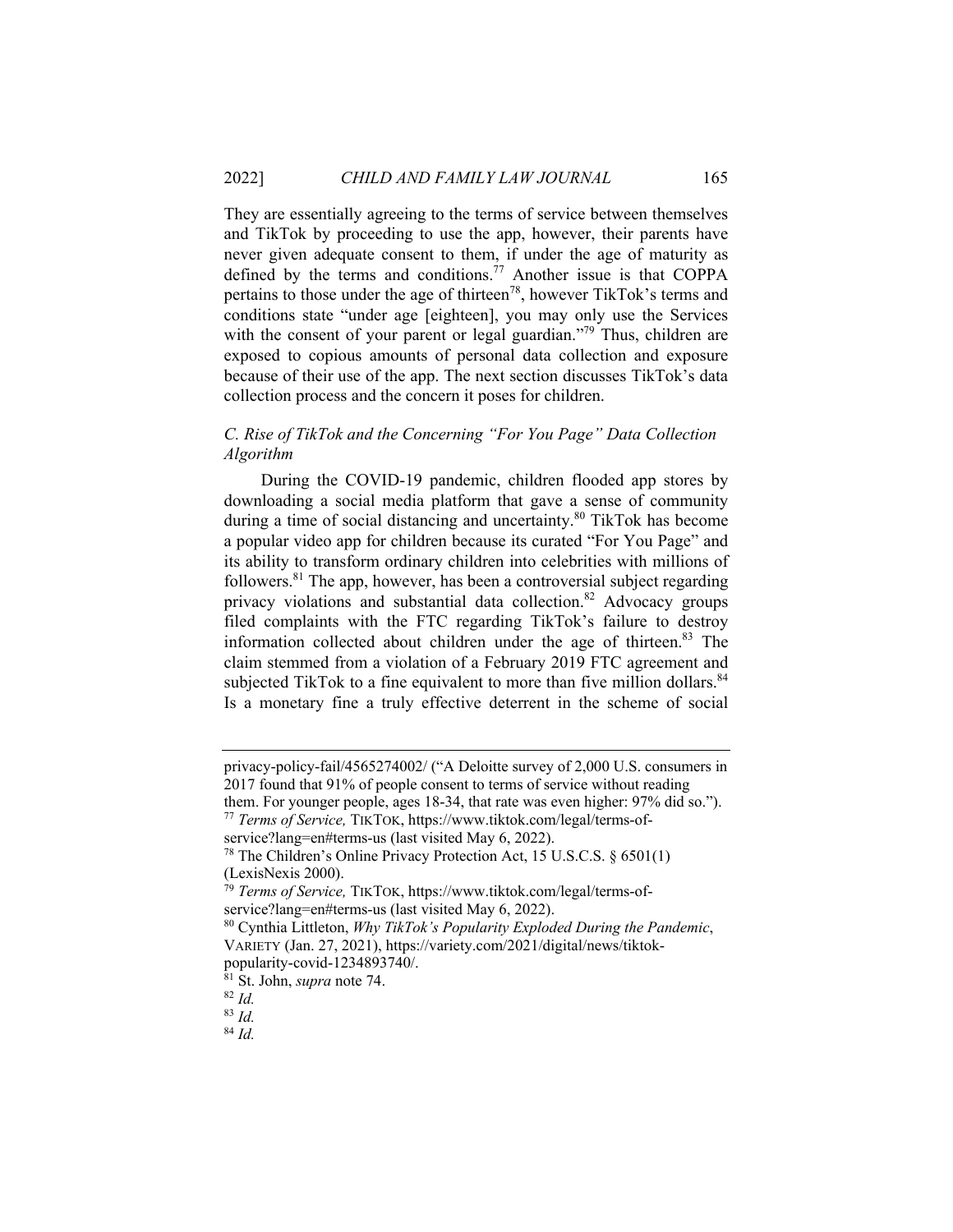media platforms, such as TikTok, and other large companies that rely on personal data to maximize business? In the eyes of such companies, a five million dollar fine could be viewed as merely the cost of doing business to gain valuable information about their customers.<sup>85</sup>

TikTok's data algorithm broadcasts videos onto the "For You Page" of other users.<sup>86</sup> The "For You Page" uses "artificial intelligence (AI) technologies and data mining practices."87 In addition, Tik Tok states that "the recommendation engine relies on a complex set of weighted factors to recommend content, including hashtags and videos watched previously, as well as the kind of device a person is using."<sup>88</sup> TikTok's extensive data collection used to curate the "For You Page" is unsettling when being used for children. Equally problematic is the app's ability to expose children to millions of followers without parental knowledge and/or consent. Although TikTok has made reforms to its accounts for users under the age of thirteen, a child is incentivized to lie about their birthday to be in the "public eye" without parental consent.<sup>89</sup> TikTok uses and collects "location data and internet address, keystroke patterns, and the type of device being used to access the app."90 It also "stores a user's browsing and search history within the app, as well as the content of any messages exchanged using the app."<sup>91</sup> There is also additional information that can be collected based on preferences, such as "phone number, phone book, and social-network contacts; GPS data; user age; user-generated content . . . videos 'liked,' shared, watched all the way through, and re-watched."92 TikTok's ability to track user behavior is extremely troubling in the context of children's privacy rights, as children do not understand the extent their information is being collected.

The United States government has raised concerns with TikTok's reputation for data collection.<sup>93</sup>

On August 6, 2020, President Trump signed an Executive Order aimed at stopping TikTok from doing business in the United States. If the order had gone into effect on September 27, 2020,

<sup>85</sup> *See* Franzak, *supra* note 1. 86 FIGLIOLA, *supra* note 60. 87 *Id.* 

<sup>88</sup> *Id.*

<sup>89</sup> St. John, *supra* note 74.

<sup>90</sup> *Id.*

<sup>91</sup> *Id.*

<sup>92</sup> *Id.*

<sup>93</sup> *Id.*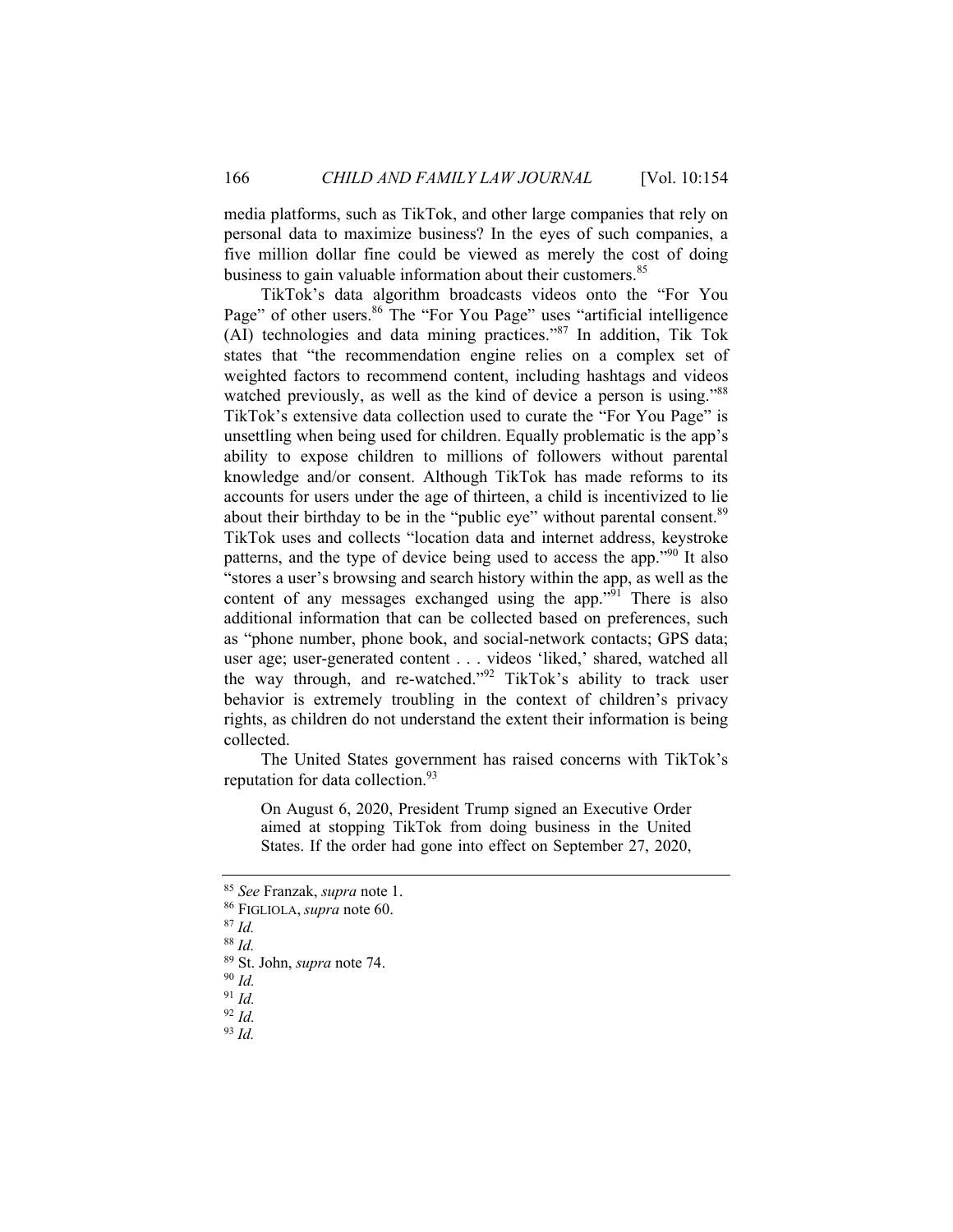as scheduled, it would have prohibited any U.S. company or person from "transacting" with ByteDance. On August 14, 2020, the President issued a second Executive Order stating that ByteDance must divest from all assets that support TikTok's U.S. operations and destroy all previously collected U.S. user data. Divestiture may be accomplished by finding a U.S. buyer for TikTok. The requirements are designed to limit the Chinese government's access to current and future data from U.S. TikTok users. ByteDance does not want to divest from TikTok and sued the Trump Administration.<sup>94</sup>

However, ByteDance reached an agreement where Oracle would become the company's technology provider.<sup>95</sup> Although this governmental feat was unsuccessful, this action demonstrates the magnitude of data collection through social media— these issues have caught the attention of the American government.

The social media platform, TikTok, has been of primary concern for children's privacy rights, including ordinary users and "TikTok famous" children.<sup>96</sup> TikTok's history, the app's rise in popularity, its data collection algorithm, the app's legal controversies involving children's privacy rights, have led to the dire need for a solution to better protect children using TikTok.<sup>97</sup> The FTC's fines to TikTok in violation of the FTC's consent decree are not enough to deter this behavior of heavy data collection on its child users and new regulations must be developed.<sup>98</sup> In addition, the FTC must act on these complaints from advocacy groups, as opposed to inaction, as COPPA is essentially meaningless without enforcement.<sup>99</sup> While children should have a right to use and expression on TikTok and other social media services, it is imperative to balance privacy concerns with freedom of use, as technology usage has become so integral in the current generation.<sup>100</sup>

<sup>94</sup> *Id.*

<sup>95</sup> Allen St. John, *TikTok Violates Children's Privacy Law, Advocates Say*, CONSUMER REPORTS (May 14, 2020),

https://www.consumerreports.org/privacy/tiktok-violates-childrens-privacy-lawadvocates-say-a1025673250/.

<sup>96</sup> *Id.* 

<sup>97</sup> FIGLIOLA, *supra* note 60.

<sup>98</sup> *See* St. John, *supra* note 74.

<sup>99</sup> *See* H.R. 44/25 Gen. Assemb., Reg. Sess. (Ga. 1990); *see also*, The Children's Online Privacy Protection Act, 15 U.S.C.S. §§ 6501–6506 (LexisNexis 2000). <sup>100</sup> *See Children's Right to Privacy in the Digital Age Must be Improved*, supra note 57.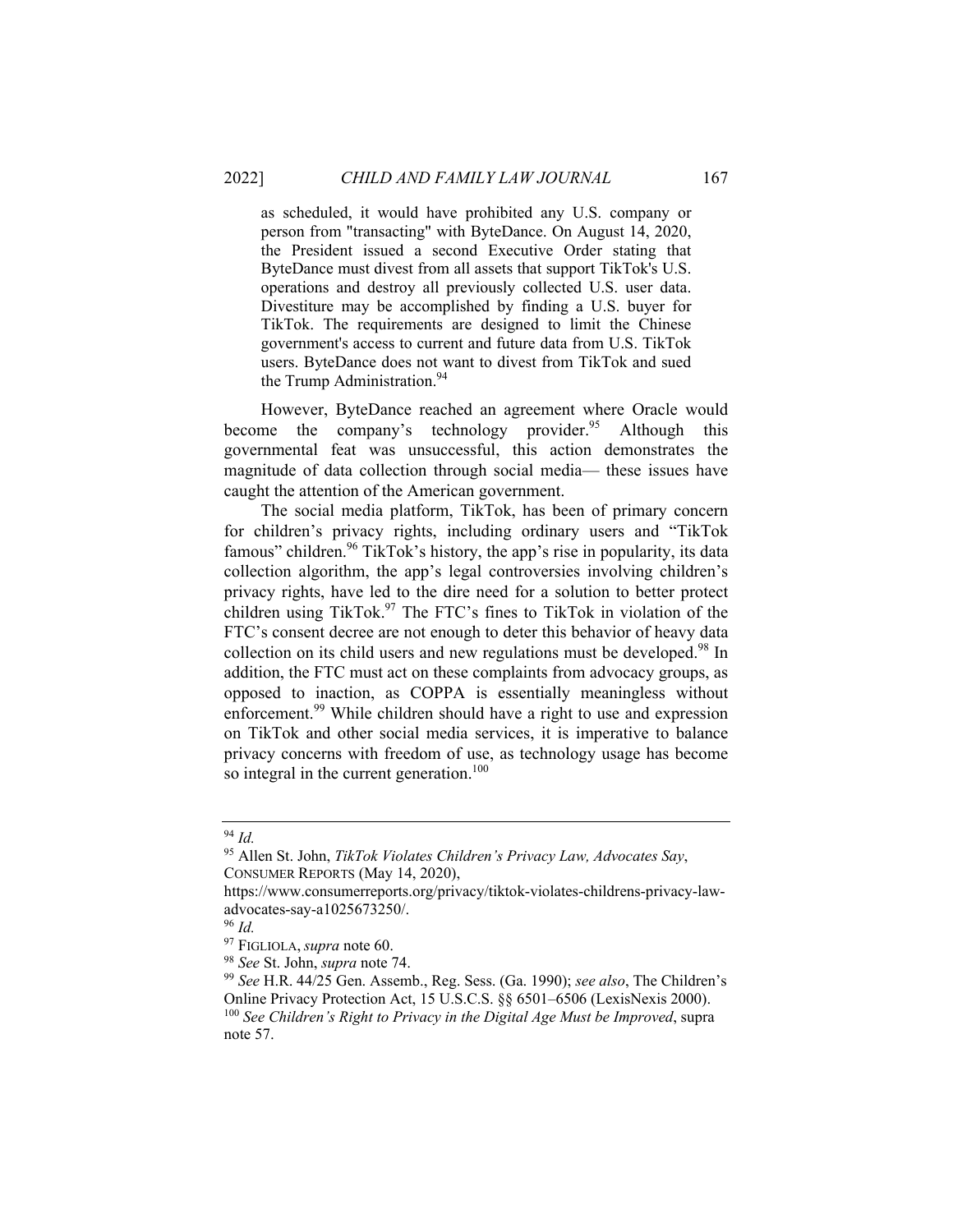#### *D. Current Digital Privacy Initiatives*

Digital marketing is rapidly evolving, but regulating it is developing at a slower pace.<sup>101</sup> Many digital privacy initiatives have been developed throughout this technological evolution, in order to better protect consumers and their information from intrusive collection by companies.102 For example, the FTC created a watchdog approach, while also promoting a self-regulation method in order to protect consumers from spying.103 Their industry guidelines include notice, choice, access, security, and redress.<sup>104</sup>

Other initiatives include the National Association of Criminal Defense Lawyers Fourth Amendment Center.<sup>105</sup> This center focuses on providing three resources.106 They provide education on issues regarding technology, privacy, and constitutional rights.<sup>107</sup> They also provide resources that help lawyers in challenging government surveillance.<sup>108</sup> Finally, they also provide a legal support network to aid in current cases where technologies have infringed on the protections under the Fourth Amendment.<sup>109</sup> The purpose of this center is to combat emerging issues resulting from intrusive data collection through technology in order to protect consumers.<sup>110</sup>

#### *E. Implications for Market Research Practices*

The main privacy concern for consumers is the feeling of an invasion of privacy.<sup>111</sup> Consumers, including the parents of child consumers, want to know if their personal information is being collected, why it is collected, and to have a say in whether it is collected at all.<sup>112</sup> In the beginning of early digital marketing, several problems arose between consumers and companies.113 Online issues are that consumers were not

 $\frac{103}{104}$  *Id.* 

<sup>111</sup> *See* Franzak, *supra* note 1, at 630.

<sup>112</sup> *Id.* 

<sup>113</sup> *Id*.

<sup>101</sup> Kerry, *supra* note 53. 102 *See* Franzak, *supra* note 1, at 639.

<sup>104</sup> *Id*. 105 *See Nation's Criminal Defense Bar Launches Initiative to Educate, Litigate Privacy Challenges in a Digital Age*, *supra* note 34.<br><sup>106</sup> *Id*.<br><sup>107</sup> *Id*.<br><sup>108</sup> *Id*.<br><sup>109</sup> *Id*.<br><sup>110</sup> *Id*.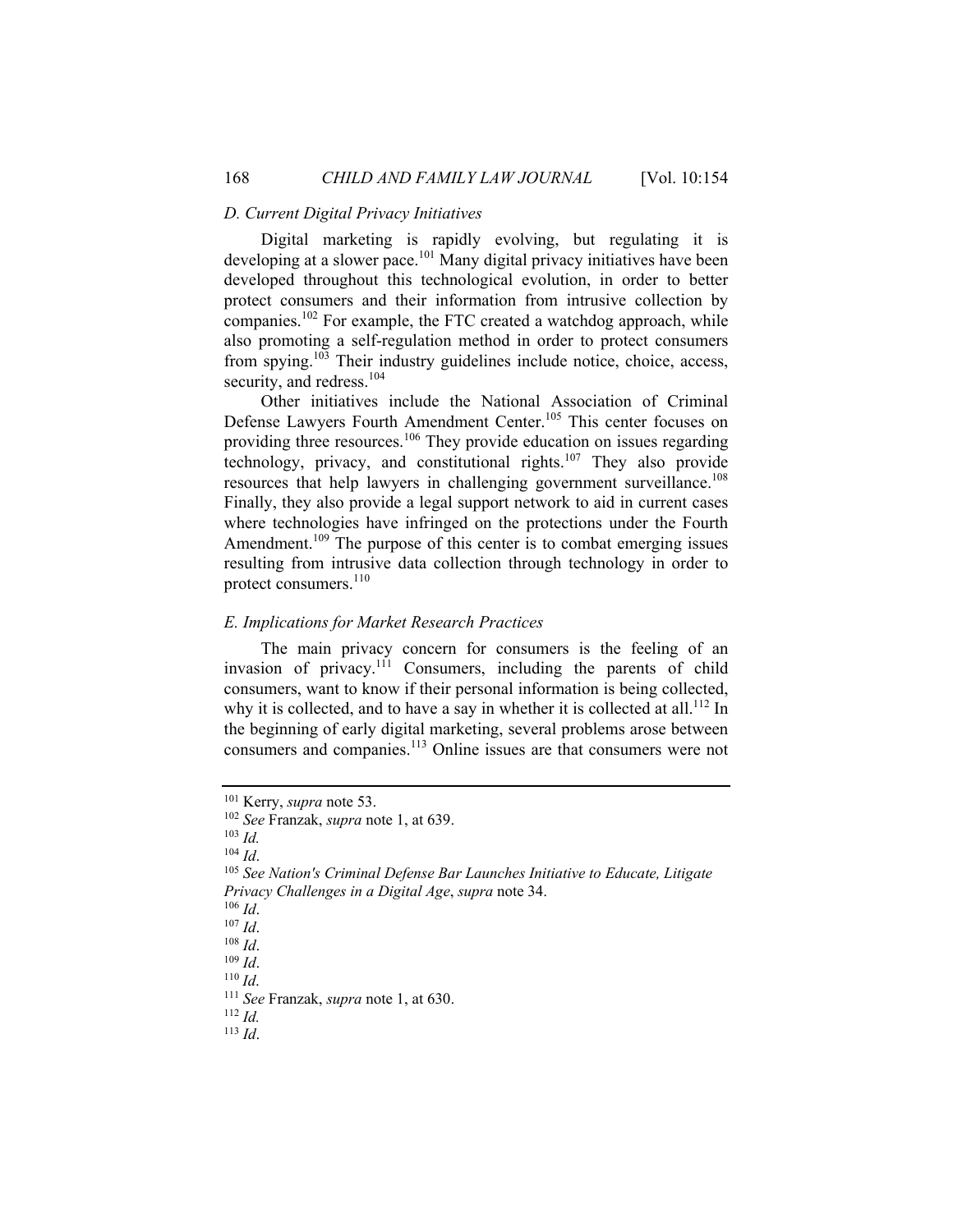familiar with the company online, their product, or the truth to their marketing.<sup>114</sup> Without a sense of trust or familiarity, consumers would not purchase online.<sup>115</sup> As technology has evolved and become a key component to everyday life, consumers are becoming more receptive to digital marketing, as online marketing optimizes the customer's brand experience and builds trust to improve customer relationships.<sup>116</sup>

Today's culture focuses on a personalized experience between person and technology.117 Customers expect personalization, as 66% of consumers are more likely to use a brand that feels more like a person.<sup>118</sup> Personalized experiences stem from the collection of personal information in order to develop a customer profile that focuses on their preferences.<sup>119</sup> This comes with guidelines, however, that companies must adhere to in order to uphold a balance of consumer trust and personalization.120 Use of relationship marketing to personalize an experience for customers requires companies to disclose when they obtain information, why they are doing so, and then ultimately give the consumer a choice to consent.<sup>121</sup>

For example, in the past, cookies have been a security problem with internet users.<sup>122</sup> Cookies track website visitations and identify users, with the benefit of providing browsing speed.<sup>123</sup> It is through this method that companies track visitations to provide personalized experiences on other sites, based on the visitations the cookie tracked.<sup>124</sup> Users were not aware of the cookie being used for this purpose and felt like they were being watched.<sup>125</sup> Now, sites inform the user of the cookie, identify the purpose, ensure the information will be kept confidential, and offer users

<sup>114</sup> *Id*. 115 *Id*. 116 *Why Does Digital Marketing Improve Customer Relationships?*, DIGIT. SCH. OF MKG. (Mar. 1, 2019), https://digitalschoolofmarketing.co.za/blog/why-does-

<sup>&</sup>lt;sup>117</sup> Erik Folgate, *Personalization Will Dominate Digital Marketing Trends in 2018*, MEDIUM BLOG (Jan. 11, 2018),

https://medium.com/@erikfolgate/personalization-will-dominate-digitalmarketing-trends-in-2018-600d8376098d.<br><sup>118</sup> Id.

<sup>118</sup> *Id*. 119 *Id*. 120 *Id*. 121 *Id*.

<sup>122</sup> Franzak, *supra* note 1, at 639. 123 *Id*. 124 *Id*. 125 *Id*.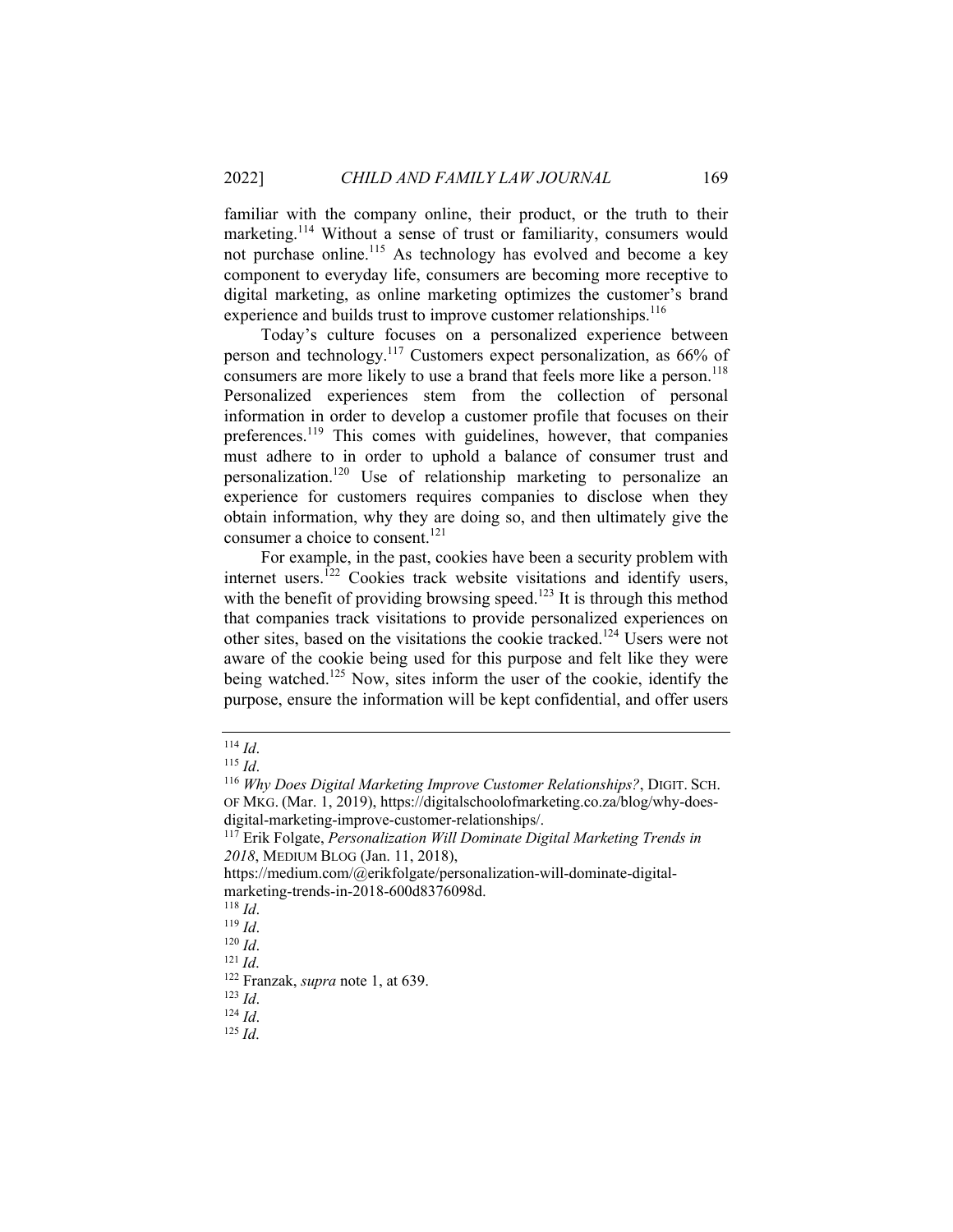an opportunity to disable the cookie on the site.<sup>126</sup> Since users are aware of what cookies are and have been given the proper information and options, they are no longer fearful of them.127 This same concept can be adapted to market researchers who are collecting personal data through technology: meaning consumers could likely be more accepting of digital marketing if the company discloses their intentions and offers a choice to the consumer.

#### SOLUTIONS

#### *A. The United Nations Convention on the Rights of a Child*

The first solution to combat the battle against market research practices and protect children on social media is for the United States to adopt the UNCRC proposition. The UNCRC policy considerations state that "the child, by reason of his physical and mental immaturity, needs special safeguards and care, including appropriate legal protection, before as well as after birth."<sup>128</sup> Under Article 1, a "child" is considered to be under the age of eighteen.<sup>129</sup> If the United States adopted UNCRC, this definition of "child" would close the gap that exists through enforcement of COPPA, which does not protect teens ages thirteen to seventeen.<sup>130</sup>

Article 13 of the UNCRC states:

1. The child shall have the right to freedom of expression; this right shall include freedom to seek, receive and impart information and ideas of all kinds, regardless of frontiers, either orally, in writing or in print, in the form of art, or through any other media of the child's choice.

2. The exercise of this right may be subject to certain restrictions, but these shall only be such as are provided by law and are necessary: (a) For respect of the rights or reputations of others; or (b) For the protection of national security or of public order (order public), or of public health or morals. $^{131}$ 

<sup>126</sup> *Id*. 127 *Id*. 128 *See* H.R. 44/25 Gen. Assemb., Reg. Sess. (Ga. 1990). 129 *Id.* 

<sup>130</sup> *See* The Children's Online Privacy Protection Act, 15 U.S.C.S. § 6501(1) (LexisNexis 2000).

<sup>131</sup> *See* H.R. 44/25 Gen. Assemb., Reg. Sess. (Ga. 1990).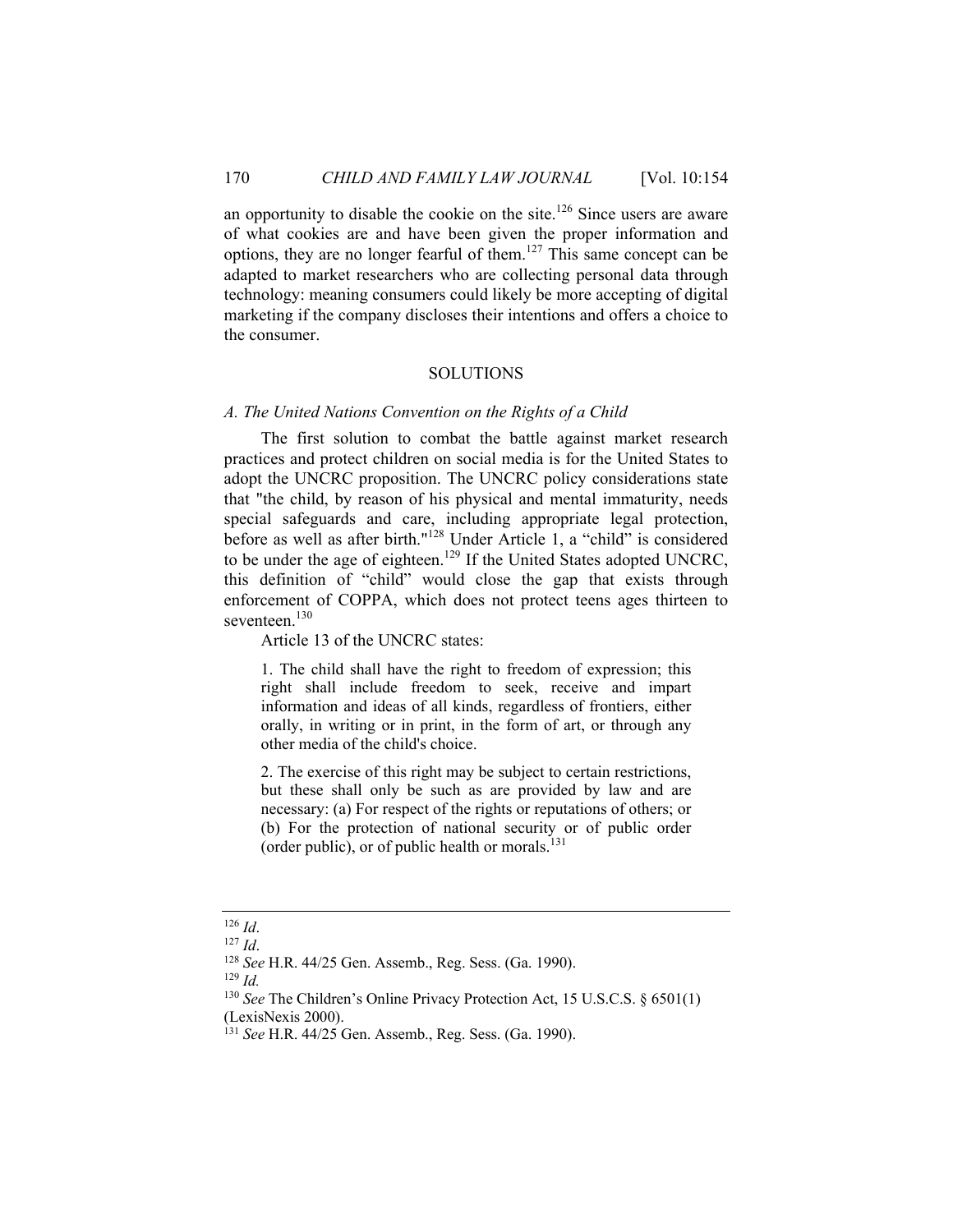Adoption of the UNCRC article 13 would allow the United States to reach a balance of protecting children from personal data intrusions, while also giving children a greater freedom of use when it comes to engaging with social media and online platforms, since their posts can be classified as "freedom of expression." Article 14 continues this balancing policy by stating that the "parties shall respect the right of the child to freedom of thought, conscience and religion" and "parties shall respect the rights and duties of the parents and, when applicable, legal guardians, to provide direction to the child in the exercise of his or her right in a manner consistent with the evolving capacities of the child." <sup>132</sup> Article 16 demonstrates the protections the UNCRC would offer as applicable to protecting children from personal data collection online: "1. No child shall be subjected to arbitrary or unlawful interference with his or her privacy, family, home or correspondence, nor to unlawful attacks on his or her [honor] and reputation. 2. The child has the right to the protection of the law against such interference or attacks."<sup>133</sup>

Adoption of these specific sections of the UNCRC would help to alleviate the gaps that current American law—such as COPPA—leaves in regard to children ages thirteen to seventeen.<sup>134</sup> It also works to balance a child's right to use of these social media platforms, which is an important consideration that aids in promoting individuality, expression, and creativity at a vulnerable stage of a child's life.<sup>135</sup> In addition, the UNCRC is cognizant of the policy considerations for protecting children from personal data collection, working to achieve a well-rounded solution that adapts with social media usage and marketing research practices as technology advances.<sup>136</sup>

#### *B. Importance of Reforming the Children's Online Privacy Protection Act*

In the United States, COPPA designates control to parents over what information websites can collect from their children.<sup>137</sup> The FTC

<sup>132</sup> *Id.*

<sup>133</sup> *Id.*

<sup>134</sup> *See* The Children's Online Privacy Protection Act, 15 U.S.C.S. § 6501(1) (LexisNexis 2000).

<sup>135</sup> *See* Jaskiran Chopra, *Teens Say Social Media Give Valuable Source of Self-Expression*, THE PIONEER (Jan. 31, 2019),

https://www.dailypioneer.com/2019/state-editions/teens-say-social-media-givevaluable-source-of-self-expression.html.

<sup>136</sup> H.R. 44/25 Gen. Assemb., Reg. Sess. (Ga. 1990).

<sup>137</sup> *See* § 6501–6506.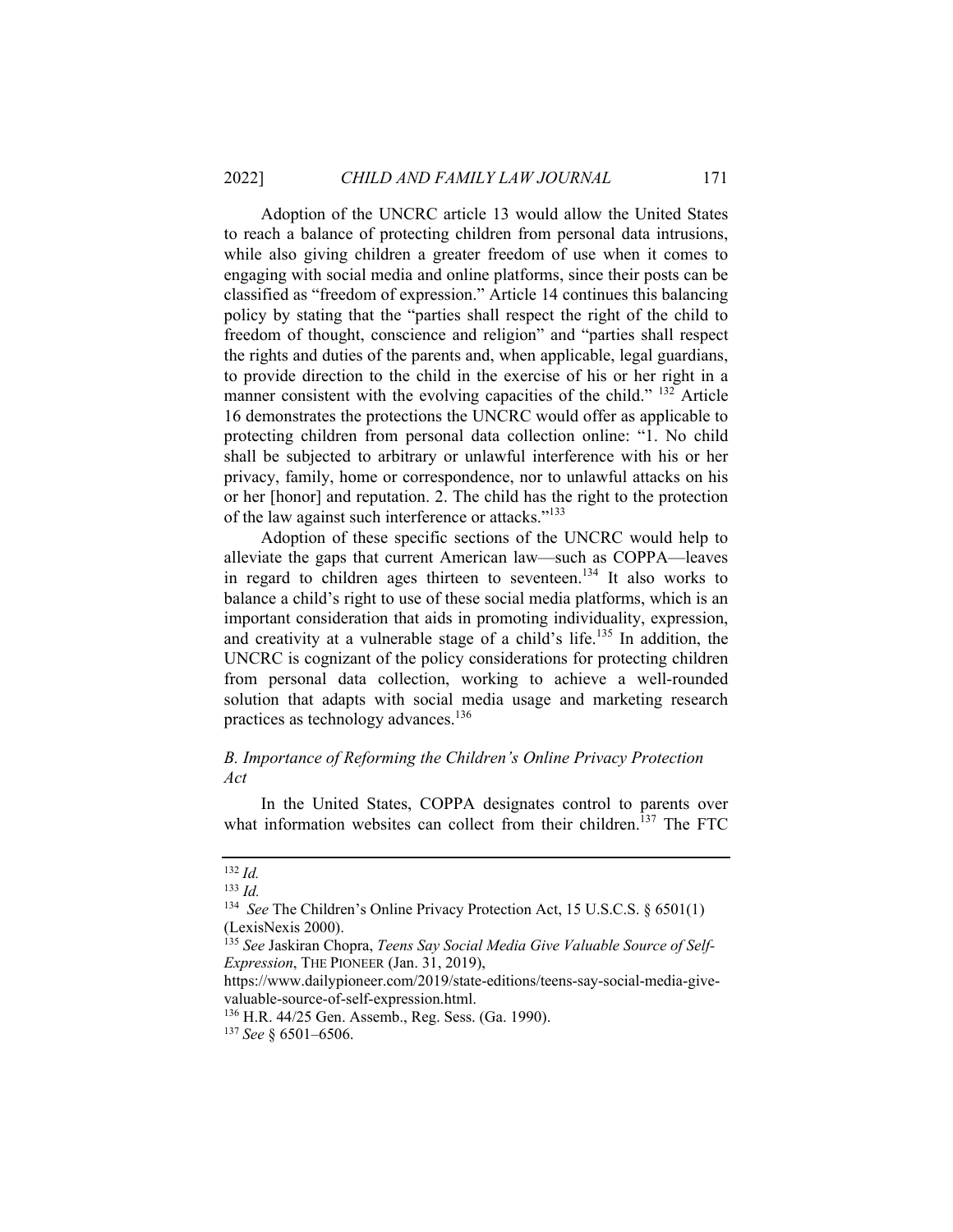states that COPPA "imposes certain requirements on operators of websites or online services directed to children under thirteen years of age, and on operators of other websites or online services that have actual knowledge that they are collecting personal information online from a child under thirteen years of age."138 This Note proposes further regulation to work in tandem with COPPA, such as the UNCRC. COPPA has several flaws that hinder its enforcement for best protecting America's children from companies that prey on social media users for personal data collection.

First, COPPA only applies to children under the age of thirteen: "[i]n enacting the Children's Online Privacy Protection Act, Congress determined to apply the statute's protections only to children under [thirteen], recognizing that younger children are particularly vulnerable to overreaching by marketers and may not understand the safety and privacy issues created by the online collection of personal information."139 The FTC admits the concern for teen privacy, yet only guidance exists for teens and parents, as opposed to specific regulations.140 Further regulation is needed to protect teens from the vulnerable position they are in.

Second, the FTC admits on their COPPA Frequently Asked Questions page that the Act does not prevent children from lying about their age to register for accounts on various websites and social media platforms<sup>141</sup>:

COPPA covers operators of general audience websites or online services only where such operators have actual knowledge that a child under age [thirteen] is the person providing personal information. The Rule does not require operators to ask the age of visitors. However, an operator of a general audience site or service that chooses to screen its users for age in a neutral fashion may rely on the age information its users enter, even if that age information is not accurate. In some circumstances, this may mean that children are able to register on a site or service in violation of the operator's Terms of Service.<sup>142</sup>

<sup>138</sup> *Id.*

<sup>139</sup> *See Complying With COPPA: Frequently Asked Questions*, *supra* note 63. 140 *Id.* 

<sup>141</sup> *Id.*

<sup>142</sup> *Id.*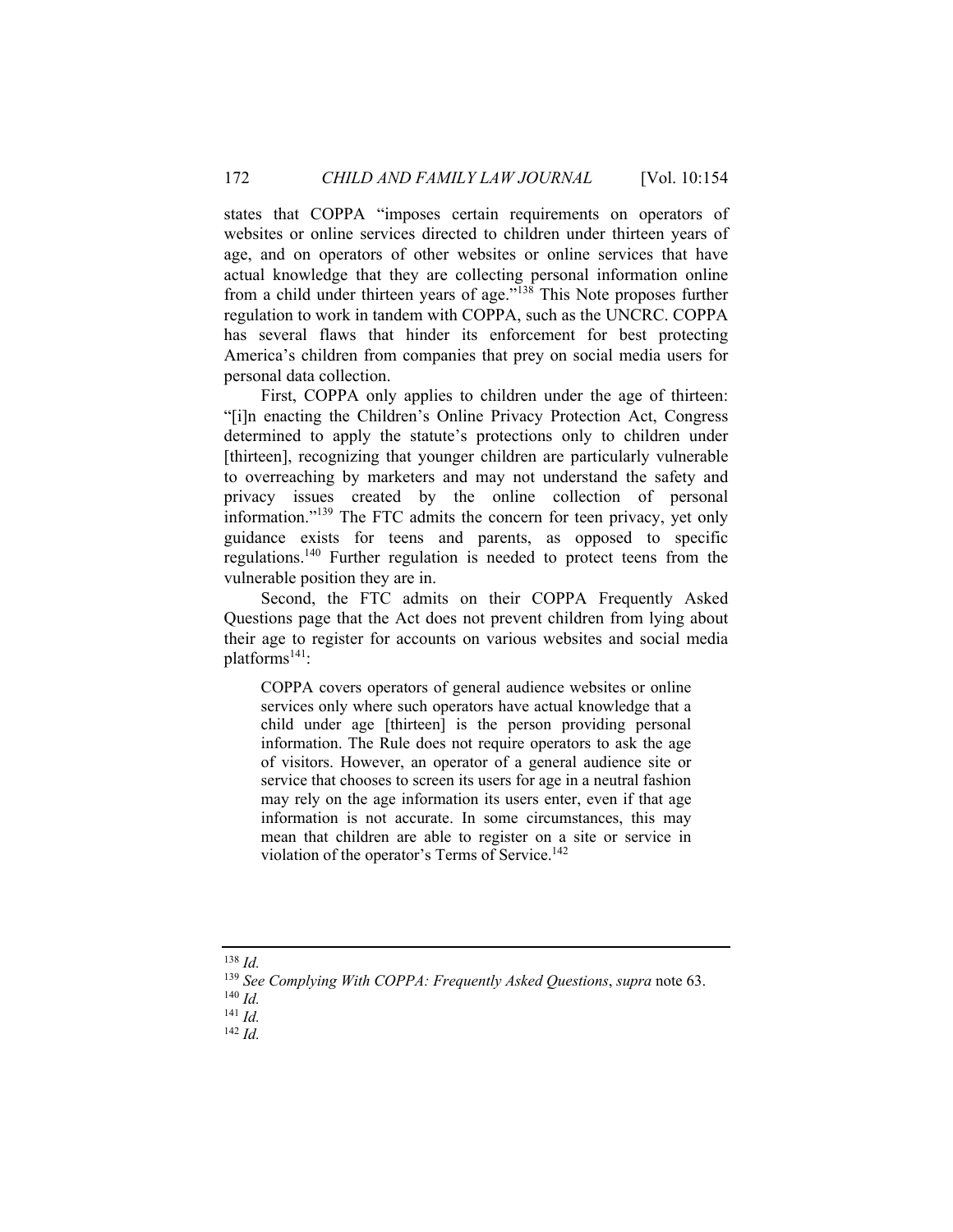The FTC enforces COPPA violations by making companies liable for civil penalties up to  $$46,517$  per violation.<sup>143</sup>

The amount of civil penalties the FTC seeks or a court assesses may turn on a number of factors, including the egregiousness of the violations, whether the operator has previously violated the Rule, the number of children involved, the amount and type of personal information collected, how the information was used, whether it was shared with third parties, and the size of the company. The determination of the appropriate civil penalty will vary on a case-by-case basis.<sup>144</sup>

Thus, COPPA should be broadened to include and protect teens, not just those under the age of thirteen, from marketing practices and personal data collection. Josh Golin, executive director of the Campaign for a Commercial Free Childhood states, "We've got a crisis of enforcement. Right now we are incentivizing companies to not know that children are on their sites. ... They've literally been rewarded for pretending that there are no children on their sites."<sup>145</sup> Specifically, however, there is an issue with protection and enforcement of those ages thirteen and under:

The federal government's efforts to thwart these rising threats have been weakened by court rulings, uneven enforcement and the relentless pace of technological change. Surveys show that four out of five American preteens use some form of social media, with YouTube being the most popular but Instagram, Facebook and Snapchat also widely used — even though all four services officially prohibit users younger than [thirteen].<sup>146</sup>

These methods of self-regulation mentioned by the FTC for years argued that "self-regulation" was an effective alternative to governmental regulation and enforceability.147 In essence, they are a weak solution to a prevalent problem and require reform.

Additionally, the FTC should enforce violations by more than just a fine, as the lucrative nature of the personal data can be more substantial

https://www.washingtonpost.com/technology/2019/06/13/sex-drugs-self-harmwhere-years-child-online-protection-law-went-wrong/. 146 *Id.*

<sup>147</sup> *Id.*

<sup>143</sup> *Id.*

<sup>144</sup> *Id.* 

<sup>145</sup> Craig Timberg, *Sex, Drugs, and Self-Harm: Where 20 Years of Child Online Protection Law Went Wrong,* WASH. POST (June 13, 2019),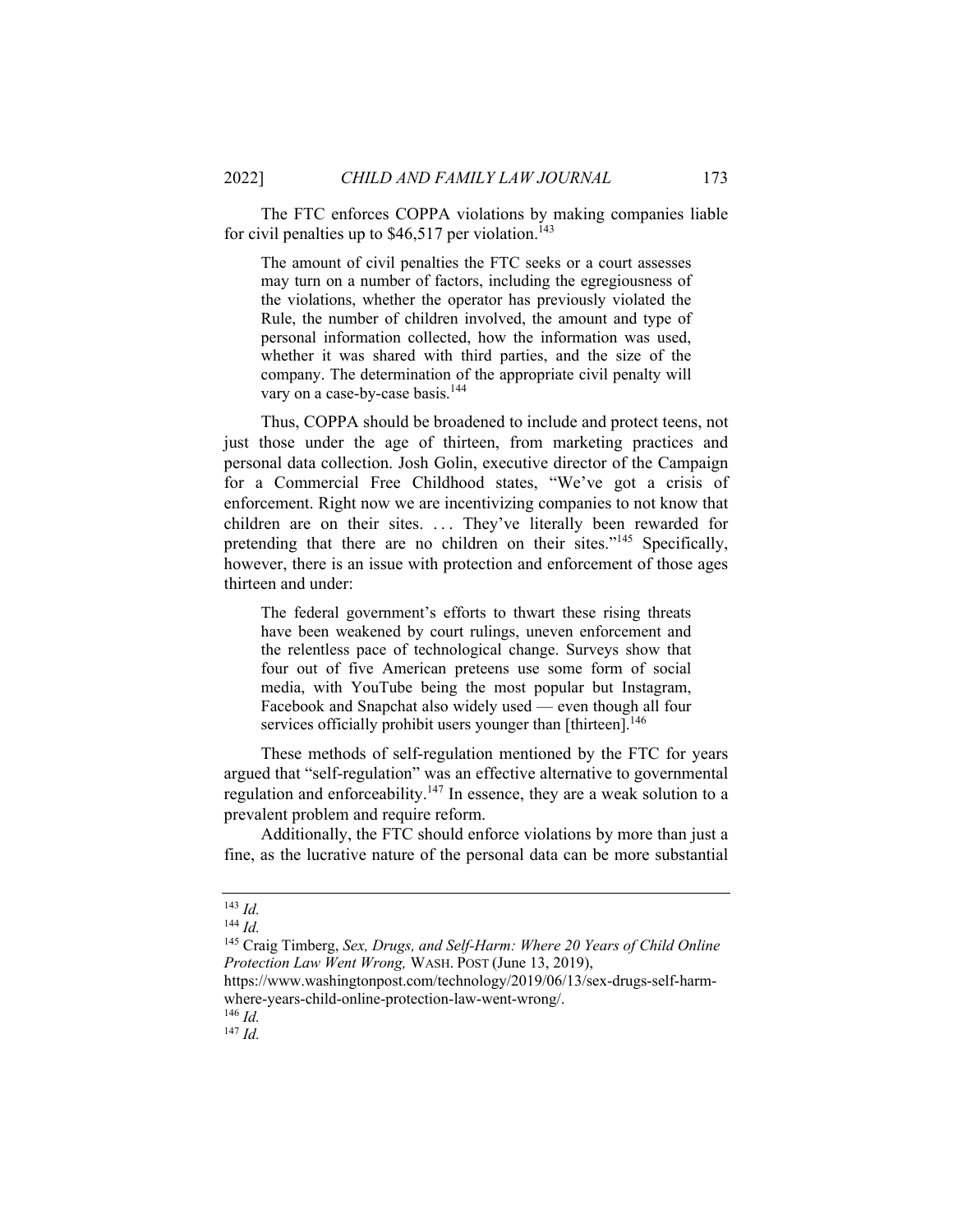than a fine in the eyes of a company.<sup>148</sup> A main criticism of COPPA's current penalties is that "[e]ven when federal authorities take action, the penalties typically come many years after the violations began and make little dent in corporate profit margins, the advocates say."<sup>149</sup>

Finally, COPPA should be paired with adoption of the UNCRC to best protect children from personal data intrusions online, as it is not effective when enforced on its own and would include "children" to mean anyone under the age of eighteen<sup>150</sup>:

Other popular online offerings — such as the game Fortnite, which has proved to be so engrossing to preteen boys that parents worry about addiction — maintain they are "not directed" at children. But the services also don't ask users how old they are. This tactic, lawyers say, helps the companies sidestep the Children's Online Privacy Protection Act, a 1998 law known by the acronym COPPA that restricts the tracking and targeting of those younger than [thirteen] but requires "actual knowledge" of a user's age as a key trigger to enforcement.151

While COPPA does outline what can be done to better protect the current generation from personal data collection, the FTC must be called to action to impose more effective deterrents to maximize enforceability.

#### *C. Criticism of Parental Control*

Melinda A. Roberts, Assistant Professor of Philosophy at Trenton State College, raises a compelling argument as to the interests of a child against a parent's right to control:

[A]bsolutist doctrines of parental and custodial rights are sometimes used to protect the parent's interests to the exclusion of the child's [interests], in cases of conflict regarding fundamental matters. But it seems a flaw in these doctrines that the parent should *always* win. Fairness would seem rather to require that family law concern itself with the interests of each member of the family, not just the interests of adult members of the family.152

<sup>151</sup> *Id.*

<sup>148</sup> *See* Franzak, *supra* note 1; *see also* St. John, *supra* note 74.

<sup>&</sup>lt;sup>150</sup> H.R. 44/25 Gen. Assemb., Reg. Sess. (Ga. 1990).

<sup>152</sup> Melinda A. Roberts, *Parent and Child Conflict: Between Liberty and Responsibility*, 10 Notre Dame J. L. Ethics & Pub Pol'y 485, 486 (1996).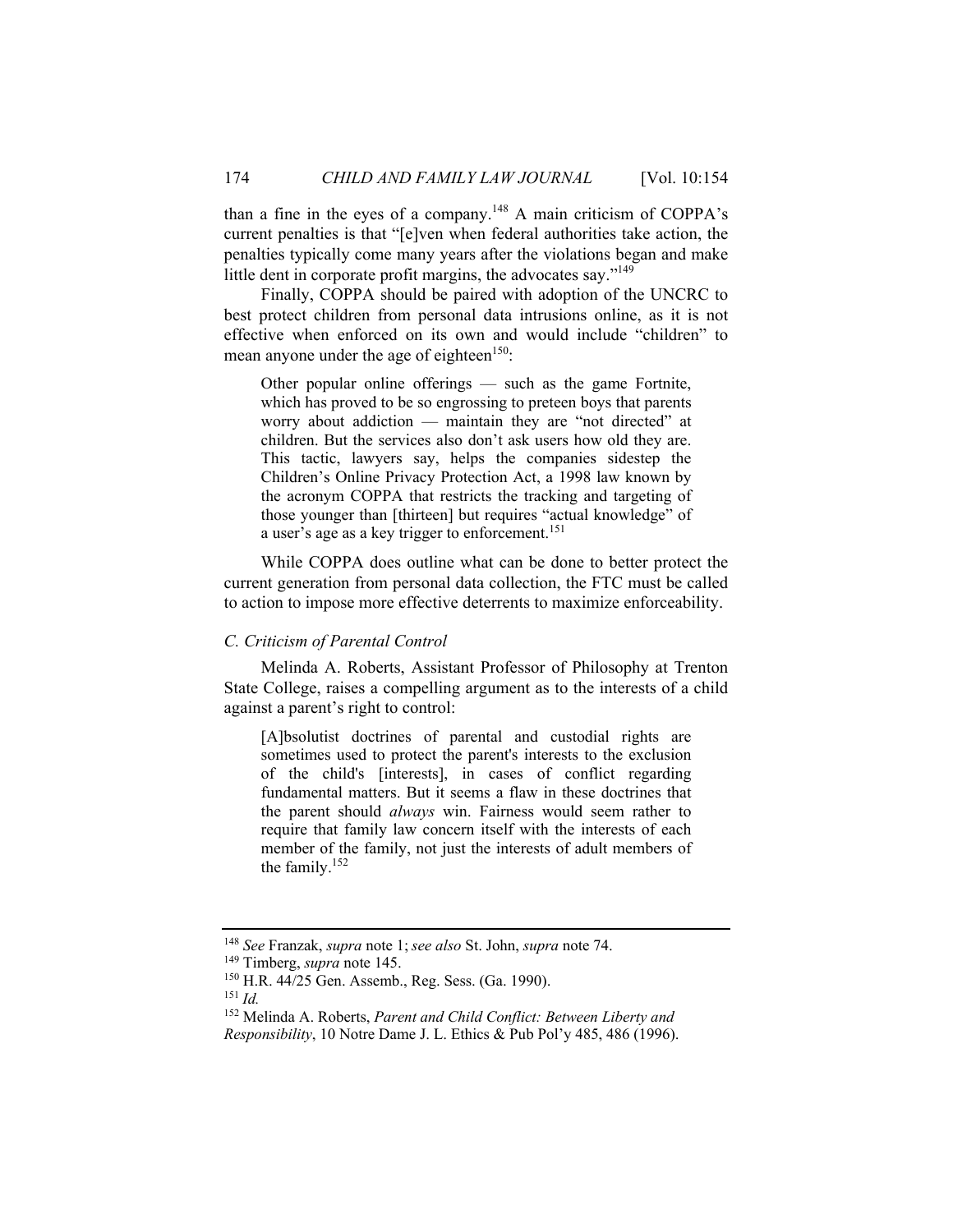She continues: "These children are 'persons' within the meaning of the Bill of Rights. We have so held over and over again… It is the [child's] judgment, not his parents', that is essential if we are to give full meaning to what we have said about the Bill of Rights."<sup>153</sup> Although parents have a right to care, custody, and control over their children<sup>154</sup> and COPPA allows parents to make decisions as to their child's online permissions when under the age of thirteen<sup>155</sup>, children should be given their own right to privacy to use, to an extent, when it comes to engaging in social media and online personal data disclosures. Professor Roberts continues:

Having "constitutionalized" parental rights under the Fourteenth Amendment but left children's interests to the state's general authority to preserve the health and welfare of its citizens, we have constructed a system in which the most serious conflicts between parent and child are virtually always resolved in favor of the parent. Thus the system has effectively muted the voices of children and lent support to the fiction that children's interests must be whatever their parents' interests in fact are.<sup>156</sup>

As technology and social media platforms develop, there must be a balance giving children the freedom to use technology and simultaneously maintaining public policy considerations of their protection on the internet from personal data collection for market research practices. While it is imperative to protect children from exposure of their personal details to unknown third parties, children are growing up in a technology-based society. Social media interaction on various applications is an integral part of modern-day society. Perhaps the younger children are exposed to these concepts and interactions, the more equipped they will be to protect themselves against unwanted personal data intrusions. Children should be given freedom to use these social media platforms for their own entertainment and gain without being limited by the fear of companies preying on their personal information. A balance of these freedoms is an ultimate goal to be

<sup>153</sup> *Id.* at 485. 154 *See* Pierce v. Society of Sisters, 268 U.S. 510, 535 (1925); *see also* Troxel v. Granville, 530 U.S. 57, 66 (2000); *see also* Washington v. Glucksberg, 521 U.S. 702 (1997).

<sup>155</sup> *See* The Children's Online Privacy Protection Act, 15 U.S.C.S. § 6501(1) (LexisNexis 2000).

<sup>156</sup> Roberts, *supra* note 152, at 488-90.